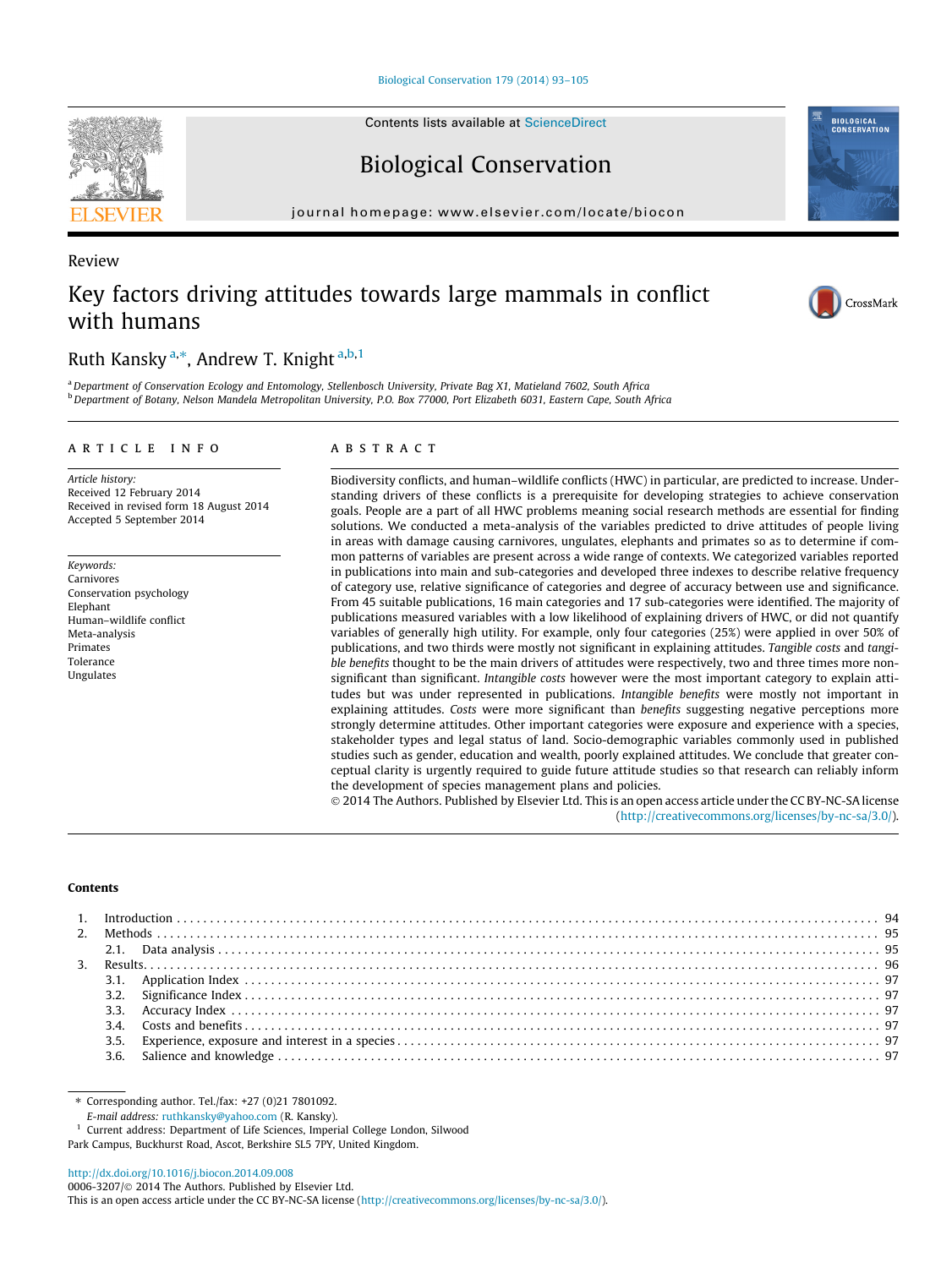|                | 3.7. |        |  |  |  |  |  |  |
|----------------|------|--------|--|--|--|--|--|--|
|                | 3.8. |        |  |  |  |  |  |  |
|                | 3.9. |        |  |  |  |  |  |  |
| $\mathbf{4}$   |      |        |  |  |  |  |  |  |
|                | 4.1. |        |  |  |  |  |  |  |
|                |      | 4.1.1  |  |  |  |  |  |  |
|                |      | 4.1.2. |  |  |  |  |  |  |
|                |      | 4.1.3. |  |  |  |  |  |  |
|                | 4.2. |        |  |  |  |  |  |  |
|                | 4.3. |        |  |  |  |  |  |  |
|                | 4.4. |        |  |  |  |  |  |  |
|                | 4.5. |        |  |  |  |  |  |  |
|                | 4.6. |        |  |  |  |  |  |  |
|                | 4.7. |        |  |  |  |  |  |  |
|                | 4.8. |        |  |  |  |  |  |  |
| 5 <sub>1</sub> |      |        |  |  |  |  |  |  |
|                |      |        |  |  |  |  |  |  |
|                |      |        |  |  |  |  |  |  |
|                |      |        |  |  |  |  |  |  |
|                |      |        |  |  |  |  |  |  |

#### 1. Introduction

Human–wildlife conflicts (HWC) are defined as occurring whenever an action by humans or wildlife has an adverse effect on the other ([Conover, 2002\)](#page-11-0). However since conflicts cannot occur between people and animals as animals cannot consciously engage in such conflicts [\(Peterson et al., 2010\)](#page-12-0) suggestions have been made to define HWC more broadly and consisting of two components: (i) impacts that deal with direct interactions between humans and wildlife; and (ii) conflicts that centre on human interactions between those seeking to conserve species and those with other goals (i.e. biodiversity conflicts) ([Redpath et al., 2013; Young](#page-12-0) [et al., 2010\)](#page-12-0).

Biodiversity conflicts and HWC are predicted to increase globally [\(Balmford et al., 2001; Henle et al., 2008; Pettigrew et al.,](#page-11-0) [2012; Redpath et al., 2013\)](#page-11-0) and pose a challenge for conservation managers, particularly in light of the rapid rate of biodiversity loss and the political consequences of failing to achieve Millennium Development Goals [\(Millennium Ecosystem Assessment, 2005\)](#page-11-0) The drivers of these conflicts are well recognized ([Balmford et al.,](#page-11-0) [2001, 2012; Woodroffe et al., 2005; Young et al., 2010](#page-11-0)), however the solutions are less apparent and depend on disciplinary focus areas and the methods used within frameworks. For example ecologists and wildlife managers typically prioritize management of wildlife populations and their impacts using scientific knowledge and ecological principles rather than focusing on the human dimensions ([Messmer, 2009; Young et al., 2010\)](#page-11-0). They generally make three assumptions when managing HWC impacts: (i) the level of wildlife damage is directly related to the level of conflict, (ii) the level of conflict elicits a response proportional to the level of damage, (iii) mitigation activities appropriate to the level of conflict and damage will result in proportional support for conservation [\(Dickman, 2010](#page-11-0)). Under these assumptions, an obvious solution to HWC is to reduce the levels of damage through implementing technical mitigation measures, of which a wide variety exist (e.g. [Breitenmoser et al., 2005; Lamarque et al., 2008;](#page-11-0) [Linnell et al., 1996; Pettigrew et al., 2012](#page-11-0)). In contrast, a development paradigm that typically prioritizes human well-being highlights the costs associated with conserving biodiversity ([Brockington, 2002; Neumann, 1998; Sundberg, 1998; West](#page-11-0) [et al., 2006](#page-11-0)) and emphasizes solutions that primarily focus on increasing human well-being. More recently, inter-disciplinary and transdisciplinary approaches, which recognize the complexity of social–ecological systems (SES) ([Berkes and Folke, 1998\)](#page-11-0), have been proposed ([Decker et al., 2012; Dickman, 2010; Messmer,](#page-11-0) [2009; Redpath et al., 2013; White et al., 2009](#page-11-0)). These approaches typically highlight the need to integrate ecological, economic and social perspectives using concepts and methods from a range of disciplines (e.g. conservation biology, anthropology, social psychology, economics and development studies). Within this approach effective solutions are not the preserve of any one discipline and focus equally on wildlife management as well as human dimensions.

Understanding the attitudes of stakeholders living in proximity to wildlife are recognized as essential for informing the design of wildlife management and HWC interventions ([Decker et al.,](#page-11-0) [2012; Manfredo et al., 2009](#page-11-0)). Attitudes can be defined as dispositions or tendencies to respond with some degree of favourableness, or not, to a psychological object, the psychological object being any discernable aspect of an individual's world, including an object, a person, an issue or a behaviour [\(Fishbein and Ajzen, 2010](#page-11-0)). The attitude construct is prominent in social psychology ([Allport,](#page-11-0) [1935; Fiske and Taylor, 2013\)](#page-11-0) as well as environmental psychology ([Clayton, 2012; Heberlein, 2012\)](#page-11-0), as the ability to evaluate one's environment is key to human existence. Without such evaluations we would be unable to make daily choices about how to behave ([Fazio and Olson, 2012\)](#page-11-0). Accordingly, the attitude concept has been at the centre of attempts to predict and explain human behaviour ([Fishbein and Ajzen, 2010; Heberlein, 2012\)](#page-11-0). Although attitudes do not always predict behaviour because an attitude seldom includes all the specific characteristics of a specific situation [\(Heberlein,](#page-11-0) [2012\)](#page-11-0), positive attitudes towards an object or behaviour are necessary conditions for behaviour. For example, people who have a positive attitude towards hunting may not always partake in hunting but people with a negative attitude towards hunting will never hunt [\(Heberlein, 2012](#page-11-0)). In HWC attitude research provides insight on stakeholder preferences for diverse management options, indicate support for desired population sizes for a species, the extent of damage stakeholders are willing to tolerate and the desirability of different species on private or communal land ([Kansky et al., 2014;](#page-11-0) [Manfredo et al., 2009\)](#page-11-0). With such information conservation managers can predict and design interventions more likely to be supported by stakeholders thereby preventing or reducing the emergence of potential conflicts. In addition, when the drivers of these preferences are understood, interventions can be more appropriately designed ([Heberlein, 2012](#page-11-0)).

Although many HWC attitude studies have been conducted, most are site and species specific and no systematic quantitative reviews have been conducted which identify the drivers of attitudes across a broad range of species and societies (but see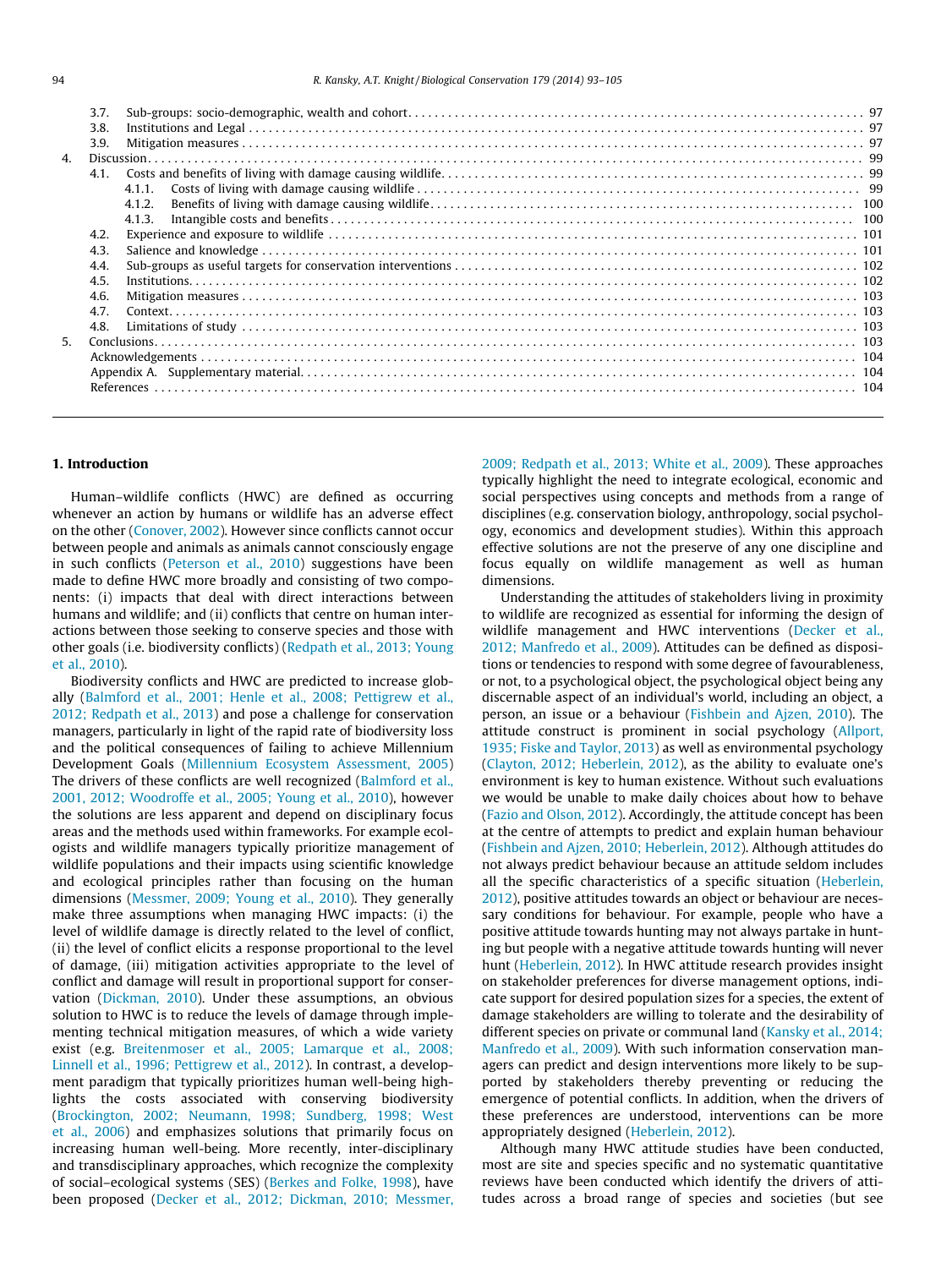<span id="page-2-0"></span>[Williams et al., 2002](#page-12-0) for wolves). It is then difficult to see broader patterns across landscapes and upscale lessons learnt ([Madden,](#page-11-0) [2004](#page-11-0)). For this reason, we conducted a meta-analysis ([Glass,](#page-11-0) [1976\)](#page-11-0) of publications investigating attitudes towards damage causing mammalian wildlife by people experiencing direct conflict with wildlife. Our first aim was to determine if common patterns of factors are present across a wide range of species, stakeholders and contexts. More specifically, we were interested in testing the hypothesis that the costs that stakeholders incur are the primary determinant of attitudes towards damage causing wildlife, as this is often considered to be the primary driver of negative attitudes towards a species and towards conservation in general [\(Dickman,](#page-11-0) [2010; Linnell et al., 2010; Madden, 2004](#page-11-0)). Another issue in research on attitudes towards damage causing wildlife is that currently no theories exist that are applied across a wide range of studies. This has resulted in a lack of a set of agreed variables or constructs to guide the selection of variables in attitude research, preventing cross species and cross-cultural comparisons. Therefore a second aim of our meta-analysis was to categorize, describe and critically evaluate variables used in HWC attitude research. This initiates a process of identifying variables and constructs to be included in a future theoretical framework. Our approach in the current study is inductive [\(Babbie and Mouton, 2007\)](#page-11-0), meaning we do not pose a priori hypotheses of which variables are important. We identify which variables others have used and these form the basis for theory building. Designing a theoretical framework was beyond the scope of the current study however in a forthcoming publication we propose such a theoretical framework based on our findings in the current paper as well as drawing from theories and constructs from additional disciplines.

# 2. Methods

Meta-analysis is a statistical technique conducted on a large collection of results from individual studies that aims to integrate the findings ([Glass, 1976\)](#page-11-0). We conducted a meta-analysis of publications in English language peer-reviewed journals that surveyed stakeholders who had experienced direct conflict with mediumand large-sized carnivores, ungulates, elephants or primates. We focused on these groups since larger mammalian species primarily occur outside protected areas [\(Crooks et al., 2011; Grunblatt et al.,](#page-11-0) [1996; IUCN, 2008\)](#page-11-0); are generally more endangered ([Inskip and](#page-11-0) [Zimmermann, 2009; IUCN, 2008; Schipper et al., 2008\)](#page-11-0), and are keystone species governing ecological processes [\(Estes et al.,](#page-11-0) [2011\)](#page-11-0). Publications detailing attitudes of individuals not having direct experience with HWC were excluded, as the general public can have more positive attitudes towards wildlife when not directly affected [\(Kaltenborn et al., 2006; Martín-López et al.,](#page-11-0) [2008; Williams et al., 2002\)](#page-11-0). The inclusion or exclusion of grey literature in a review depends on the relative importance of maintaining scientific rigor versus avoiding publication bias towards significant results [\(Calver and King, 1999; Rosenthal, 1979](#page-11-0)). We preferred scientific rigor that ensures that statistical analyses were peer reviewed thereby reducing the risk of sampling bias. Furthermore, we felt there was little risk of publication bias towards significant results because when using statistical models, as was the case in most of the publications in this review, the risk of publication bias was small.

We searched Web of Science for publications using terms described in Supplementary Material 1. Publications were also identified from the reference list of each publication. Publications were filtered to include only those that quantified attitudes as a scale or index and were published post-1990, as very few publications were identified before this date and typically applied outdated methods. Publications meeting these criteria were then examined in detail and six variables extracted and compiled in an Excel spreadsheet. The variables extracted were defined by their availability across all publications and their relevance to our research questions. The variables were; (1) species, (2) species group, (3) question type, (4) stakeholder group, (5) experience direct conflict and (6) country development status (see variable definitions in [Table 1\)](#page-3-0). Detailed analyses of these variables are reported in [Kansky et al. \(2014\)](#page-11-0) where they were found to impact attitudes.

In addition to the above six variables, we extracted the variables that were examined by the authors in each publication for their effect on attitudes. We then recorded which variables were found to be statistically significant or non-significant when subject to statistical analyses by these authors. Each row in the dataset therefore represented a species, a species group, a question type, a stakeholder group, experience direct conflict, country development status and a variable that was either significant or non significant in explaining the attitude measure. These variables were then coded and grouped into main categories and sub-categories that emerged from the data through an iterative inductive assessment as per [Babbie and Mouton \(2007\)](#page-11-0). We conservatively chose to split, rather than lump, categories in order to ensure all important categories were identified ([Babbie and Mouton, 2007](#page-11-0)). In so doing, we note that each category potentially has increased likelihoods of having low frequencies of variables. The two-tier system of main and sub-categories may compensate for lower frequencies by lumping the sub-categories into main categories. These are defined in [Table 2](#page-5-0) together with the total number of publications that applied each category.

# 2.1. Data analysis

We constructed three indexes to describe category trends:

An Application Index (APP) measured the number of times each variable in a category was used in a publication expressed as a percentage. It is therefore a measure of the frequency that a category was examined in surveys because it was thought to be important by the author in explaining attitudes. This was computed according to the formula:

#### $APP = n - N \times 100$

where *n* is the number of times each category was used in a study, N is the total number of publications in the meta-analysis (45).

A Significance Index (SIG) measured the relative frequency that variables included in a category were found to significantly explain attitudes and is therefore a measure of how important a category is in explaining attitudes. This was computed according to the formula;

## $SIG = f (NS) - f (S)$

where  $f$ (NS) is the number of times variables in a category were not statistically significant,  $f(S)$  is the number of times variables in a category were statistically significant. Dividing these two frequencies allowed one to control for the fact that there were twice as many non-significant variables as there were significant variables. A value of 1 therefore indicates equal frequencies of non-significant and significant variables in a category. A value below zero indicates that the frequency of significant variables in a category is higher than non-significant variables and therefore is important in explaining attitudes. A value above 1 indicates that frequencies of non-significant variables in a category are higher than significant and therefore the category is of low importance in explaining attitudes.

An Accuracy Index (ACC) measured how often category variables were found to be significant in a publication (i.e. Significance Index-SIG) relative to the frequency it was applied in a publication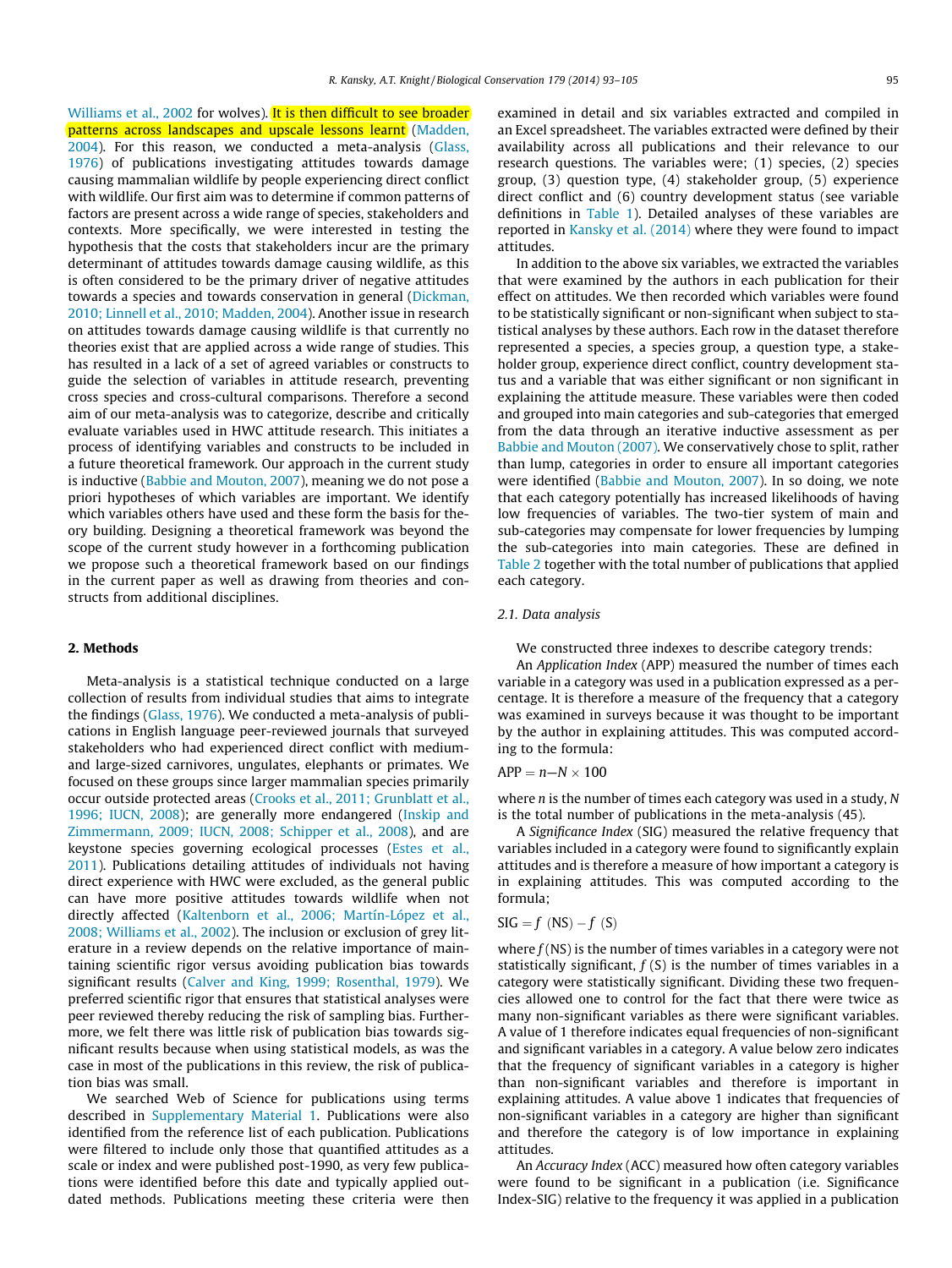#### <span id="page-3-0"></span>Table 1

The variables that were extracted from publications to form the database on which the current meta-analysis was performed. The primary variables are defined in the second column. Primary variables consist of secondary variables and these are listed and defined in the third column.

| Primary variable           | Definition                                                                                                                      | Secondary variables                                                                                                                                                                                                                                                                                                                                                                                                                                                                                                                                                                                                                                                                                                                                                                                                                                                                                                                                                                                                                                                                                              |
|----------------------------|---------------------------------------------------------------------------------------------------------------------------------|------------------------------------------------------------------------------------------------------------------------------------------------------------------------------------------------------------------------------------------------------------------------------------------------------------------------------------------------------------------------------------------------------------------------------------------------------------------------------------------------------------------------------------------------------------------------------------------------------------------------------------------------------------------------------------------------------------------------------------------------------------------------------------------------------------------------------------------------------------------------------------------------------------------------------------------------------------------------------------------------------------------------------------------------------------------------------------------------------------------|
| Question type              | The items (i.e. questions) used by<br>individual publications to measure<br>respondents attitudes, perceptions and<br>tolerance | Questions were coded into seven themes that emerged from the data<br>and were not based on any prior theoretical concepts. These were<br>questions seeking responses:<br>(i) Supporting an increase, decrease or stable future population of a<br>species. (ii) As to whether a person has or would kill or remove a<br>species from their property. (iii) Addressing the desirability of a species<br>on a persons' property or the desirability to live near a species. (iv)<br>Addressing support for removal or lethal control of a species as a<br>management option, in the context of under-abundant species. $(v)$<br>Addressing support for reduction of over-abundant species using non-<br>lethal control. (vi) To questions consisting of single or multiple<br>questions summarized into a single index that describes an affect or<br>cognition about a species, such as the extent to which a species is liked<br>or should be conserved. (vii) To the degree to which an individual will<br>tolerate damage from a species                                                                       |
| Species                    | Animals widely recognized as a<br>biologically distinct group for which<br>attitudes were reported                              | Each species was afforded a separate entry. Some publications<br>reported on several species while others focused on a single species.<br>The full species list is reported in Appendix S2                                                                                                                                                                                                                                                                                                                                                                                                                                                                                                                                                                                                                                                                                                                                                                                                                                                                                                                       |
| Species group              | The order or grand order to which a<br>species belonged                                                                         | Species were categorized into four groups as carnivores, ungulates,<br>elephants or primates using the order or grand order according to<br><b>Kingdon</b> (2003)                                                                                                                                                                                                                                                                                                                                                                                                                                                                                                                                                                                                                                                                                                                                                                                                                                                                                                                                                |
| Country development status | The status of a country as categorized by<br>criteria of wealth and human well being                                            | Countries were categorized as either developed or developing<br>according to the United Nations criteria of Developed or Developing<br>regions. Developing countries were those from Africa, the Caribbean,<br>Central America, South America, and Asia excluding Japan. Developed<br>regions were North America, Europe and Japan. (http://unstats.un.org/<br>unsd/methods/m49/m49regin.htm#least, accessed November 2011)                                                                                                                                                                                                                                                                                                                                                                                                                                                                                                                                                                                                                                                                                      |
| Experience direct conflict | Respondents who lived within the species<br>range of the species under consideration                                            | Publications were initially excluded if respondents attitudes were not<br>recorded separately for respondents who lived within the species<br>range of the species under consideration and those who did live in<br>areas that included the species range of the species under<br>consideration. However, the small number of publications identified<br>using this criteria necessitated that we included those publications<br>that consisted of both types of respondents. Ultimately, two categories<br>of publications were identified: Live in Conflict Zone (LCZ) and Mixed<br>Conflict and Non Conflict Zone (MZ)                                                                                                                                                                                                                                                                                                                                                                                                                                                                                        |
| Stakeholder group          | The categories of respondents surveyed in<br>the publications included in this meta-<br>analysis                                | Five categories emerged from the publications surveyed: commercial<br>farmers, communal farmers, urban residents, "other" and stakeholders<br>who experienced no damage. Commercial farmers are people<br>undertaking broad-scale crop and animal producers primarily for sale.<br>Communal farmers are defined as small-scale crop and animal<br>producers who primarily produce for subsistence and/or possibly for<br>sale. "Other" category comprised: (1) some or all of these categories<br>where a publication did not explicitly identify a stakeholder type, or<br>(2) any other type of stakeholder that experienced direct conflict but<br>were categorized differently by the researcher, for example rural,<br>hunters, berry pickers. This last category was necessary because there<br>were insufficient numbers of publications with these stakeholder<br>categories to be statistically analyzed. "No damage" stakeholders were<br>those who, although living in an area where a species occurred, did not<br>have costs imposed by wildlife, for example tourists visiting a nature<br>reserve |

(i.e. the Application Index-APP) and is therefore a measure of how accurately categories are used relative to their importance in explaining attitudes. This was computed according to the formula;

# $ACC = rank (SIG) - rank (APP)$

Rank (SIG) and rank (APP) are hierarchical rankings of these indexes and were computed by assigning each category (main category and sub-category) a rank according to their position in a hierarchy of importance. For the SIG index the lowest value received the highest rank of one, as it was the most important category that explained attitudes [\(Table 3](#page-6-0), column 7). For the APP index the highest value received the highest rank of one, as it was the category that was applied most frequently in publications ([Table 3,](#page-6-0) columns 8). Values of the ACC index close to zero mean that the SIG and APP ranks of a category were similar and therefore indicated that a category was applied in publications at a frequency similar to its significance in explaining attitudes. Extreme negative and extreme positive values indicate low accuracy. Extreme negative values indicate a category is highly under applied in publications relative to its significance in explaining attitudes. Extreme positive values indicate that the category is over applied in publications relative to its significance in explaining attitudes.

# 3. Results

We identified 45 suitable publications from 19 different countries that met the selection criteria  $(S2)$ . Seven publications were from developed countries and 12 from developing countries (S2). Thirty-six species were assessed across all publications: 18 were carnivore species, 14 ungulates, 2 primates and 2 were elephant species  $(S2)$ . On average, 8.7 variables (median = 8) were measured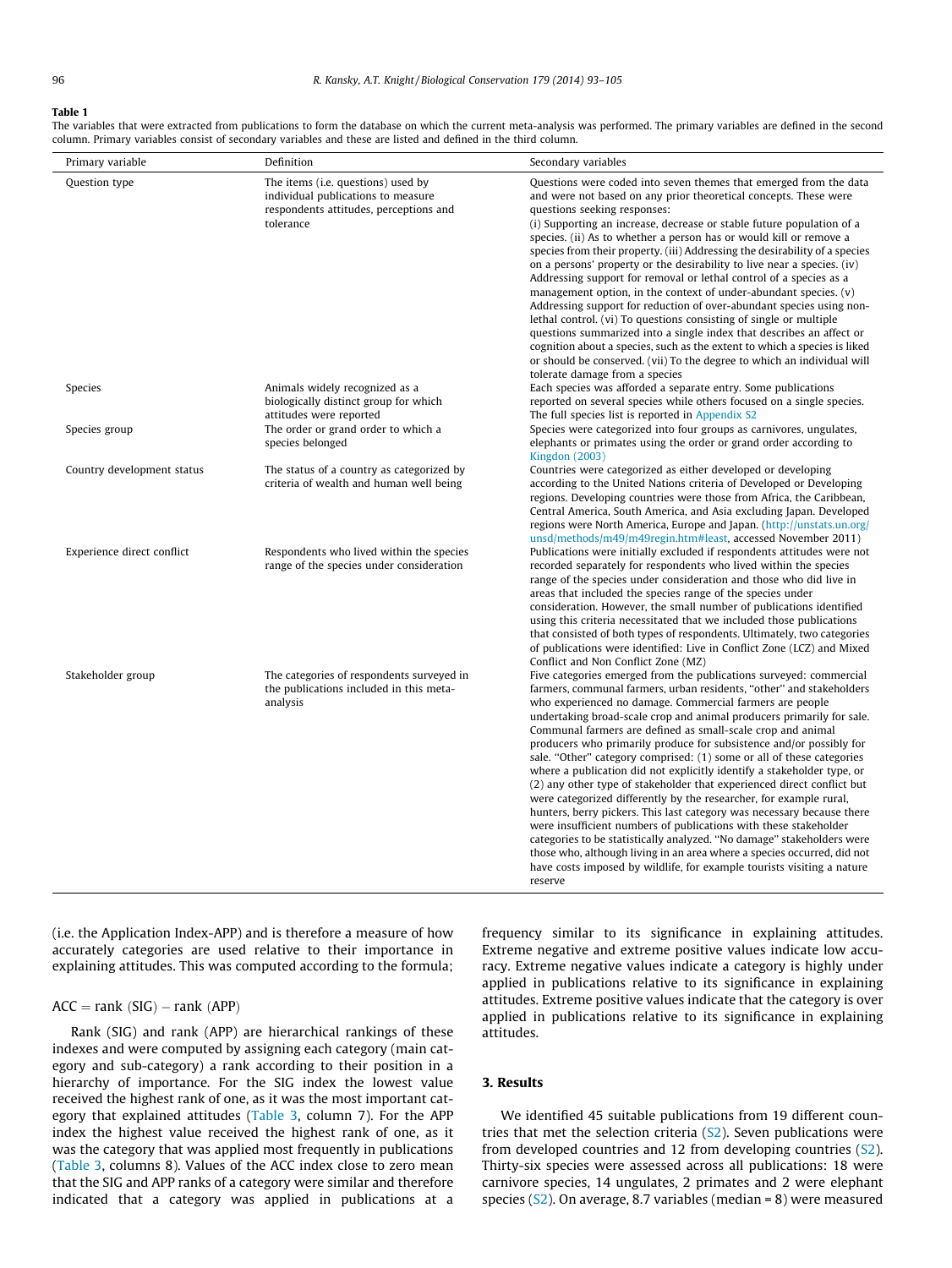per publication, ranging from 1 to 39 variables. There were almost twice as many non-significant (66%) as significant (34%) results. Sixteen main categories emerged from our coding of the variables ([Table 2\)](#page-5-0). Seven of these main categories could be sub-divided into 17 sub-categories ([Table 2\)](#page-5-0). Table S3 lists the publications that used each main and sub-category.

# 3.1. Application Index

The APP index ranged from 2 to 33 publications (4–73%) but most of the categories were rarely applied: eight (50%) main categories and five (29%) sub-categories were applied at frequencies of 13% or below ([Table 3](#page-6-0), [Fig. 1\)](#page-7-0). Only four (25%) of the main categories and three (17%) of sub-categories were applied in more than 50% of publications. The four main categories most widely applied were: Cost (73%), Socio-demographic (73%), Landuse (62%) and Experience species (56%). The three most widely applied sub-categories were: Socio-demographic/age (67%), Cost tangible (64%) and Sociodemographic/gender (53%) [\(Table 3,](#page-6-0) [Fig. 1\)](#page-7-0).

# 3.2. Significance Index

The SIG index ranged from 0.19 to 9 ([Table 3](#page-6-0), [Fig. 1](#page-7-0)). Most categories were poor predictors of attitudes as only four main categories (25%) and five sub-categories (29%) had values below or equal to 1. The six best predictors of attitudes (those with values below 1) were: Cost/intangible (0.19), Legal/tenure (0.28), Attitude (0.4), Legal (0.44), Socio-demographic/tribe (0.88) and Legal/conservancy (0.92) [\(Table 3,](#page-6-0) [Fig. 2\)](#page-8-0). However they were all applied in few publications (2–10, 4–22%).

### 3.3. Accuracy Index

The ACC index ranged from  $-16$  to 17 ([Table 3\)](#page-6-0). We divided this range into three groups corresponding to low ( $-11$  to  $-16$  and 11-16), moderate  $(-6 \text{ to } -10 \text{ and } 6-10)$  and high accuracy  $(-5 \text{ to } 5)$ ([Table 3](#page-6-0), column 9). High accuracy means that the rank of a category in the APP was similar to its SIG rank indicating high agreement between the extent to which it was applied in publications and its importance in explaining attitudes. Only 50% of main categories and 35% of sub-categories occurred in the high accuracy group meaning that many categories that are important are not being applied while others that are not important are widely applied.

### 3.4. Costs and benefits

The cost category was commonly applied in surveys (73%) and was of high importance in explaining attitudes (SIG = 1.04) resulting in a high ACC of 5 [\(Table 3](#page-6-0), [Figs. 1 and 2\)](#page-7-0). Intangible costs (22%) (indirect costs, such as psychological costs of danger or risk, [Table 2\)](#page-5-0) were the most important variable explaining attitudes  $(SIG = 0.19, Table 3)$  $(SIG = 0.19, Table 3)$  however tangible costs (direct monetary losses, e.g. number of livestock killed or proportion of crop lost, [Table 2\)](#page-5-0) were measured three times more often (64%). Tangible costs ranked 11th (out of 33) on the SIG index (SIG = 1.91) with almost twice as many non-significant as significant results, but since it was widely applied, resulted in a medium ACC of 8, meaning it was applied more often than it was important in explaining attitudes [\(Table 3,](#page-6-0) [Fig. 2\)](#page-8-0). Intangible costs resulted in a low negative ACC index  $(-11)$ since it was applied much less relative to its importance in explaining attitudes [\(Table 3](#page-6-0)).

The benefit category was applied less frequently than costs (in 27% of surveys). Benefits were also less important in explaining attitudes than costs ( $SIG = 2.66$ , [Table 3](#page-6-0)). Contrary to costs, tangible benefits (direct monetary benefits; e.g. from tourism, trophy hunting, meat, [Table 2\)](#page-5-0) were applied at similar frequencies as *intangible* benefits (indirect costs, such as psychological costs of danger or risk, [Table 2\)](#page-5-0) (APP = 16%, [Table 3\)](#page-6-0). However, similarly to costs, intangible benefits were more important in explaining attitudes (SIG =  $1.5$ , [Table 3](#page-6-0)) than tangible benefits (SIG =  $2.96$ , Table 3). This resulted in a negative ACC index for intangible benefits (ACC =  $-4$ ), meaning it was applied less than it was important in explaining attitudes. The positive ACC index  $(ACC = 2)$  for tangible benefits meant it was applied more than it was important in explaining attitudes. Overall the ACC indices for benefits were high [\(Table 3\)](#page-6-0).

### 3.5. Experience, exposure and interest in a species

Experience species was the third most common main category applied in surveys (APP = 56%, [Table 3,](#page-6-0) [Fig. 1](#page-7-0)), had a medium SIG index of 1.43 and a high positive ACC index of 4. The three sub-categories were all applied in relatively few surveys [\(Table 3](#page-6-0), [Fig. 1\)](#page-7-0) but differed widely in the their importance in explaining attitudes. Personal experience of a species was the best predictor ( $SIG = 0.71$ ) and was applied the most (APP = 27%, [Table 3,](#page-6-0) [Figs. 1 and 2](#page-7-0)). Distance to species, which typically was a measure of the proximity of a stakeholder to an area where a species occurred, predicted attitudes to a lesser extent (SIG = 1.83, [Table 3](#page-6-0), [Figs. 1 and 2\)](#page-7-0), while Length lived in area, which typically measured the duration of time a stakeholder resided in an area where a species occurred, was not a good predictor of attitudes as there were 9 times more non-significant results than significant results (SIG = 9, [Table 3,](#page-6-0) [Fig. 2\)](#page-8-0).

Species characteristics typically comprising measures of perceptions of a species presence or absence, abundance, density, or the frequency with which it was observed ([Table 2\)](#page-5-0) had medium SIG index of 1.12, was applied in 12 (27%) publications and presented a relatively high ACC value of  $-3$  ([Table 3](#page-6-0), [Figs. 1 and 2](#page-7-0)).

# 3.6. Salience and knowledge

Salience was applied in 10 (22%) of publications and had a low SIG value (2.15) and therefore high ACC index (1) [\(Table 3,](#page-6-0) [Figs. 1](#page-7-0) [and 2\)](#page-7-0).

Knowledge was also applied in few publications (6, 13%) but had a medium SIG index  $(1.2)$  resulting in a low ACC index of  $-7$ ([Table 3](#page-6-0), [Figs. 1 and 2](#page-7-0)).

### 3.7. Sub-groups: socio-demographic, wealth and cohort

Socio-demographic variables (e.g. age, education and gender) were applied in the majority of publications (73%), but scored low on the SIG index, presenting a low ACC index [\(Table 3](#page-6-0), [Figs. 1](#page-7-0) [and 2\)](#page-7-0), meaning they were applied more often than they were significant. The sub-category tribe was an exception with a high SIG index but low APP index [\(Table 3,](#page-6-0) [Figs. 1 and 2](#page-7-0)). The main category Wealth was also over represented in surveys compared to its significance ([Table 3,](#page-6-0) [Figs. 1 and 2](#page-7-0)).

Half of all cohorts quantified were found to significantly predict attitudes (SIG = 1). This category was well applied (19, 42%) resulting in a high ACC index of  $-2$  ([Table 3](#page-6-0), [Figs. 1 and 2](#page-7-0)).

# 3.8. Institutions and Legal

Legal and institutions were rarely applied in publications occurring in five (11%) and two (4%) of studies respectively ([Table 3,](#page-6-0) [Fig. 1](#page-7-0)). Legal however was very important in explaining attitudes  $(SIG = 0.44)$  while institutions poorly explained attitudes  $(SIG = 6)$ .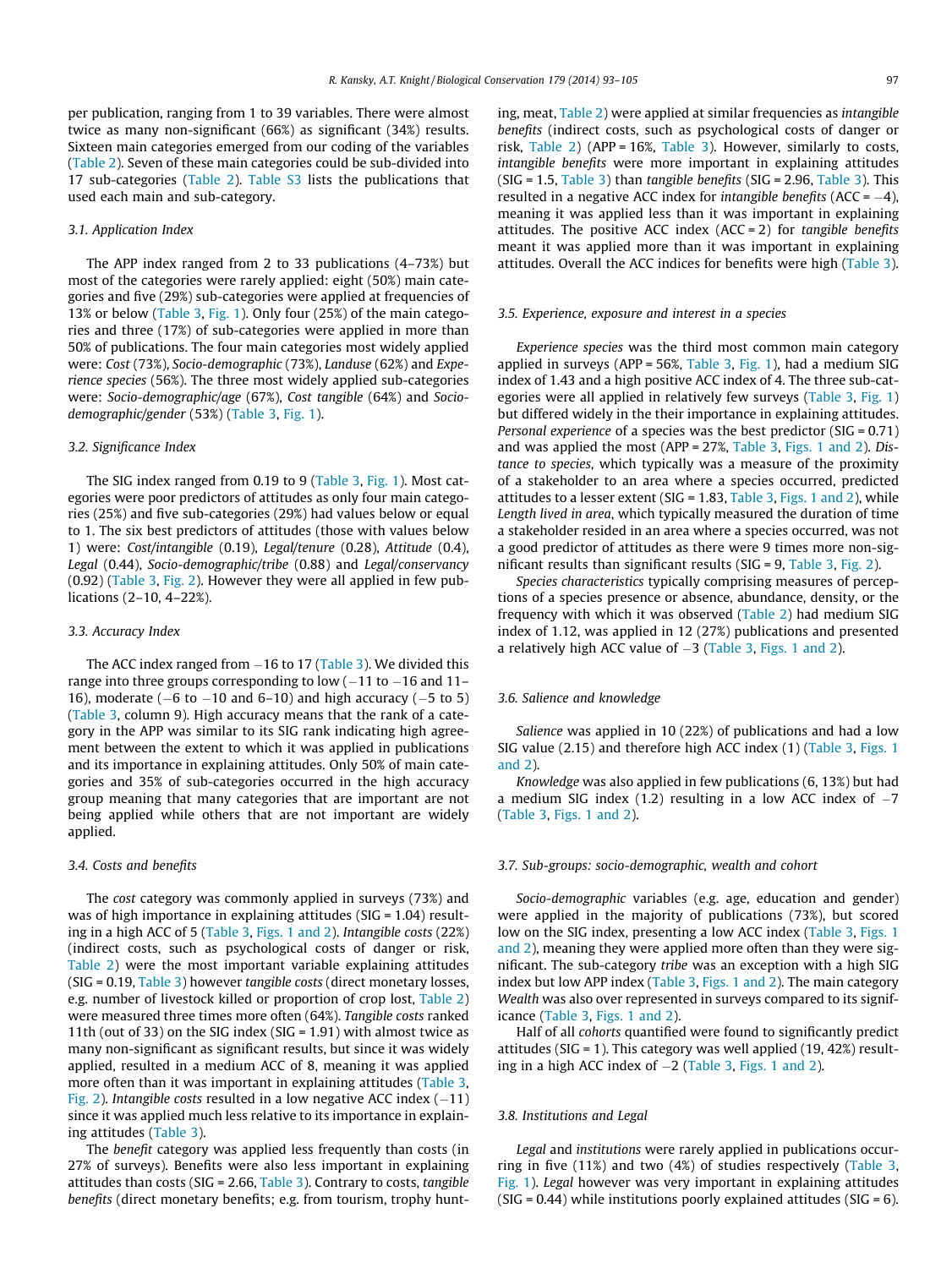#### <span id="page-5-0"></span>Table 2

The main and sub-categories resulting from the coding of variables that were examined by authors of each publication for their significance in explaining attitudes towards carnivores, ungulates, elephants and primates. Sixteen main categories resulted from the coding process and are listed in alphabetical order in the second column. The third column lists the number of publications that applied each category. The fourth column defines each category. The final column defines the sub-category (where present) and provides additional explanations and examples.

|    | Main<br>category          | No. of<br>publications | Definition                                                                                                                                                          |                                      | Sub-categories (where present)                                                                                                                                                                                                                                                                                                                                   |
|----|---------------------------|------------------------|---------------------------------------------------------------------------------------------------------------------------------------------------------------------|--------------------------------------|------------------------------------------------------------------------------------------------------------------------------------------------------------------------------------------------------------------------------------------------------------------------------------------------------------------------------------------------------------------|
| 1  | Attitude                  | 6                      | A disposition to regard the<br>species as favourable or<br>unfavourable                                                                                             | 1.1                                  | These are cases where a publication provided data on correlations between<br>two attitude measures. In such cases one attitude variable is a dependent<br>variable and a second different attitude measure was an independent<br>variable                                                                                                                        |
| 2  | Benefit                   | 12                     | A perception of receiving<br>positive outcomes from the<br>species                                                                                                  | 2.1                                  | Tangible benefits - those where the respondent receives direct monetary<br>benefits due to the presence of the species on their land or in the area. For<br>example from compensation programs, development projects, subsidies for<br>implementing mitigation measure, hunting fees or tourism                                                                  |
|    |                           |                        |                                                                                                                                                                     | 2.2                                  | Intangible benefits – the indirect benefits as perceived by the respondent,<br>such as existence value of the species, aesthetic value or use for cultural<br>purposes                                                                                                                                                                                           |
| 3  | Context                   | 2                      | A specific condition for which<br>the attitude question is asked                                                                                                    | 3.1                                  | For example when an animal is seen close to a village, if it has only<br>threatened a person, injured a domestic animal, when it has killed a<br>domestic animal or a person                                                                                                                                                                                     |
|    | Cost                      | 33                     | A perception of negative<br>outcomes due to a species                                                                                                               | 4.1                                  | Tangible costs - those where the respondent receives direct monetary<br>losses due to the presence of the species on their land or in the area. For<br>example the number of livestock killed, whether any damage was incurred<br>or the severity of damage                                                                                                      |
|    |                           |                        |                                                                                                                                                                     | 4.2                                  | Intangible costs - the indirect cost as perceived by the respondent, such as<br>psychological costs of fear, danger or risk                                                                                                                                                                                                                                      |
| 5  | <b>Experience species</b> | 25                     | The extent to which a person<br>was exposed or interacted with<br>the species                                                                                       | 5.1                                  | Distance to the conflict - in cases where respondents were surveyed<br>adjacent to a protected area or how far they were to a known territory of<br>the species                                                                                                                                                                                                  |
|    |                           |                        |                                                                                                                                                                     | 5.2                                  | Length lived in area - for cases where the length a responded lived in the<br>area was an indicator of how long they were exposed to living with the<br>species                                                                                                                                                                                                  |
|    |                           |                        |                                                                                                                                                                     | 5.3                                  | Personal experience - for cases where a person actually saw the species or<br>saw signs of it or had a particular interaction or the frequency of<br>experience/interaction                                                                                                                                                                                      |
| 6  | Institutions              | 2                      | Attitudes or trust towards<br>various government<br>organizations                                                                                                   | 6.1                                  | Examples of institutions include wildlife authorities, compensation<br>programs, or community representatives                                                                                                                                                                                                                                                    |
| 7  | Knowledge                 | 6                      | Information that a respondent                                                                                                                                       | 7.1                                  | Knowledge could be about the natural history of a species, wildlife in                                                                                                                                                                                                                                                                                           |
| 8  | Landscape characteristics | 6                      | has about a species<br>The features of the environment<br>where the species occurs                                                                                  | 8.1                                  | general or conservation in general<br>Examples include density of properties for example rural or urban, size of<br>community, or housing density                                                                                                                                                                                                                |
| 9  | Land-use                  | 28                     | The type of activities that were<br>undertaken on the land where<br>the species occurred                                                                            | 9.1                                  | Cohort – was used to indicate how the respondent used the land in terms of<br>their identity or occupation. For example, hunter, farmer, forester, livestock<br>producer, lived on a farm, obtained income from farm, was dependent on<br>income from land                                                                                                       |
|    |                           |                        |                                                                                                                                                                     | 9.2                                  | Activity-what types of activities took place on the land. For example<br>livestock, game, mixed game and livestock                                                                                                                                                                                                                                               |
|    |                           |                        |                                                                                                                                                                     | 9.3                                  | Dependency - whether the respondent was dependent on the resource that<br>is impacted by the species. For example livestock dependency (recorded as<br>residuals of regression of livestock numbers against crop area, presence of<br>livestock), purpose of keeping livestock (sale, subsistence, tradition), main                                              |
| 10 | Legal                     | 5                      | The judicial status of land on                                                                                                                                      | 10.1                                 | source of income from farm or other<br>Conservancy – whether the land was managed as a conservancy or not                                                                                                                                                                                                                                                        |
|    |                           |                        | which the respondent lives                                                                                                                                          | 10.2                                 | Tenure - types of land ownership were private, communal private,<br>communal government, Wildlife Management Area                                                                                                                                                                                                                                                |
| 11 | Mitigation measures       | 4                      | The methods used to prevent or<br>reduce damage from a species                                                                                                      | 11.1                                 | Examples include whether mitigation measures were used, the number of<br>mitigation measures used or the extent to which they were effective                                                                                                                                                                                                                     |
| 12 | Property characteristics  | 4                      | Features of the land on which a<br>species occurs                                                                                                                   | 12.1                                 | Examples include the presence of "play "trees that attract cheetah to mark<br>at, livestock density and livestock type                                                                                                                                                                                                                                           |
| 13 | Salience                  | 10                     | A measure of how important a<br>species or wildlife in general or<br>nature in general is to a                                                                      | 13.1                                 | Examples include attention to wildlife stories in press, general<br>environmental concern, interest in walking in a forest, picking berries,<br>fishing, member of a nature NGO                                                                                                                                                                                  |
| 14 | Socio-demographic         | 33                     | respondent<br>A variable that measures a<br>combination of sociological<br>(=related to sociology) and<br>demographic (=relating to<br>populations) characteristics | 14.1<br>14.2<br>14.3<br>14.4<br>14.5 | Age<br>Gender<br>Education<br>Tribe<br>Other – included rural or urban upbringing, number of children in school,                                                                                                                                                                                                                                                 |
| 15 | Species characteristics   | 12                     | Features of a species as<br>perceived by the respondent                                                                                                             | 15.1                                 | religion, household size, age of children<br>Examples include measures of perception of presence of a species, its<br>abundance, frequency it is seen or its density. This category is similar to<br>Experience species but differs in that the variable is a measures of a species<br>characteristic whereas Experience species measures a human characteristic |
| 16 | Wealth                    | 15                     | Measures of the monetary value<br>of the respondent                                                                                                                 | 16.1                                 | Examples include number of livestock, size of farm, size of field, income,<br>perceived financial stress                                                                                                                                                                                                                                                         |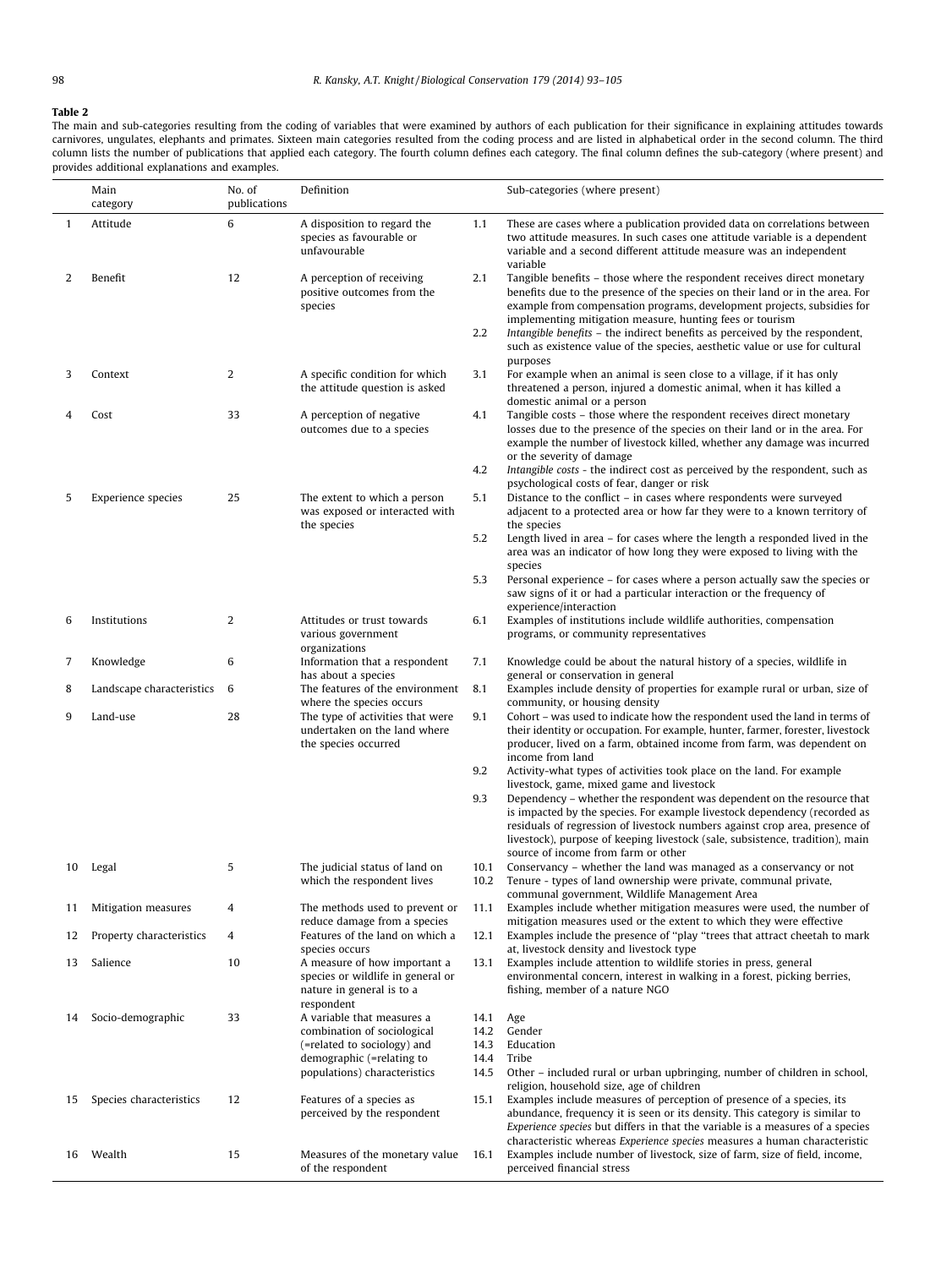#### <span id="page-6-0"></span>Table 3

Values of the three indexes used to describe meta-analysis result. The calculation of these indexes and their interpretation is described in Section [2](#page-2-0). Main categories are recorded as single words and sub-categories are recorded as two words, the first being the main category and the second the sub-category. We divided the range of values for each index into high, medium and low values. High values for all indexes are highlighted in dark cells, low values are highlighted in the lightest cells and medium values are highlighted in cells of shades intermediate between the darkest and lightest coloured cells.

| Main category and sub-category     | No. of publications | APP%           | No. significant | No. non-significant     | <b>SIG</b> | Rank SIG       | Rank APP       | ACC             |
|------------------------------------|---------------------|----------------|-----------------|-------------------------|------------|----------------|----------------|-----------------|
| Legal/tenure                       | 3                   | 7              | 36              | 10                      | 0.28       | $\overline{2}$ | 18             | $-16$           |
| Legal/conservancy                  | $\overline{2}$      | $\overline{4}$ | 12              | 11                      | 0.92       | 5              | 19             | $-14$           |
| Legal                              | 5                   | 11             | 48              | 21                      | 0.44       | 3              | 16             | $-13$           |
| Context                            | $\overline{2}$      | $\overline{4}$ | 11              | 11                      | 1.00       | 6              | 19             | $-13$           |
| Attitude                           | 6                   | 13             | 5               | $\overline{\mathbf{c}}$ | 0.40       | 3              | 15             | $-12$           |
| Cost/intangible                    | 10                  | 22             | 36              | 7                       | 0.19       |                | 12             | $-11$           |
| Socio-demographic/tribe            | 6                   | 13             | 17              | 15                      | 0.88       | 5              | 15             | $-10$           |
| Knowledge                          | 6                   | 13             | 5               | 6                       | 1.20       | 8              | 15             | $-7$            |
| Mitigation measures                | 4                   | 9              | $\overline{2}$  | 3                       | 1.50       | 10             | 17             | $-7$            |
| Experience sp./personal            | 12                  | 27             | 14              | 10                      | 0.71       | $\overline{4}$ | 10             | $-6$            |
| Property characteristics           | 4                   | 9              | $\overline{2}$  | 4                       | 2.00       | 12             | 17             | $-5$            |
| Benefit/intangible                 | 7                   | 16             | 6               | 9                       | 1.50       | 10             | 14             | $-4$            |
| Species characteristics            | 12                  | 27             | 17              | 19                      | 1.12       | $\overline{7}$ | 10             | $-3$            |
| Landscape characteristics          | 6                   | 13             | 6               | 12                      | 2.00       | 12             | 15             | $-3$            |
| Land-use/cohort                    | 19                  | 42             | 19              | 20                      | 1.05       | 6              | 8              | $-2$            |
| Experience sp./distance to species | 11                  | 24             | 6               | 11                      | 1.83       | 10             | 11             | $-1$            |
| Salience                           | 10                  | 22             | 13              | 28                      | 2.15       | 13             | 12             |                 |
| Benefit/tangible                   | 7                   | 16             | 23              | 68                      | 2.96       | 16             | 14             | $\overline{2}$  |
| Institutions                       | $\overline{2}$      | $\overline{4}$ | $\mathbf{0}$    | 6                       | 6.00       | 22             | 19             | $\overline{3}$  |
| Experience species                 | 25                  | 56             | 21              | 30                      | 1.43       | 9              | 5              | $\overline{4}$  |
| Land-use/dependence                | 7                   | 16             | $\overline{2}$  | 7                       | 3.50       | 18             | 14             | $\overline{4}$  |
| Cost                               | 33                  | 73             | 71              | 74                      | 1.04       | 6              |                | 5               |
| Benefit                            | 12                  | 27             | 29              | 77                      | 2.66       | 15             | 10             | 5               |
| Socio-demographic/other            | 5                   | 11             | 3               | 12                      | 4.00       | 21             | 16             | 5               |
| Socio-demographic/education        | 22                  | 49             | 26              | 64                      | 2.46       | 14             | $\overline{7}$ | 7               |
| Land-use/activity                  | 5                   | 11             | 12              | 100                     | 8.33       | 23             | 16             | $7\phantom{.0}$ |
| Cost/tangible                      | 29                  | 64             | 35              | 67                      | 1.91       | 11             | 3              | 8               |
| Wealth                             | 15                  | 33             | 12              | 44                      | 3.67       | 19             | 9              | 10              |
| Experience sp./length lived area   | 8                   | 18             | $\mathbf{1}$    | 9                       | 9.00       | 24             | 13             | 11              |
| Socio-demographic/age              | 30                  | 67             | 27              | 81                      | 3.00       | 16             | $\overline{2}$ | 14              |
| Socio-demographic/gender           | 24                  | 53             | 20              | 76                      | 3.80       | 20             | 6              | 14              |
| Socio-demographic                  | 33                  | 73             | 93              | 318                     | 3.42       | 17             | 1              | 16              |
| Land-use                           | 28                  | 62             | 33              | 127                     | 3.85       | 20             | $\overline{4}$ | 16              |

#### 3.9. Mitigation measures

Mitigation measures were applied in few publications (4, 9%), were of medium importance (SIG = 1.5) resulting in low accuracy  $(ACC = -7)$  (Table 3, [Figs. 1 and 2\)](#page-7-0).

## 4. Discussion

#### 4.1. Costs and benefits of living with damage causing wildlife

The costs and benefits associated with living with wildlife, notably for people adjacent to protected areas, have generally been considered the primary determinants of attitudes towards wildlife, and conservation initiatives more broadly ([Chan et al.,](#page-11-0) [2007; Linnell et al., 2010; Treves and Bruskotter, 2014](#page-11-0)). Interestingly, intangible costs were more important than intangible benefits and tangible costs were also more important than tangible benefits, suggesting that negative perceptions may more strongly determine attitudes than positive perceptions. The propensity for negativity bias is well documented in economic psychology ([Kahneman, 2011](#page-11-0)). For example, individuals are only indifferent to a prospect involving a 50% chance of losing \$50 if it also affords a 50% of winning \$100. This bias increases with increased attachment to an object ([Kahneman, 2011](#page-11-0)). Individuals may thus require at least twice as many benefits than costs in order to tolerate wildlife particularly if they have strong attachment to their livestock [\(Vitterso et al., 1998\)](#page-12-0). The relative importance of costs versus benefits in determining attitudes to different wildlife species would therefore be an important future research imperative as this would usefully inform the ratio and types of benefits needed in order to counter the costs of living with wildlife.

#### 4.1.1. Costs of living with damage causing wildlife

Not surprisingly, the perceived costs of living with a species were one of two categories most commonly applied in surveys, and were of high importance in explaining attitudes. However, separating costs into tangible and non tangible, the high significance is mostly due to intangible costs which were ten times more significant than tangible costs. This finding supports recent qualitative reviews emphasizing the importance of non-tangible cost variables ([Barua et al., 2013; Dickman, 2010; Redpath et al.,](#page-11-0) [2013](#page-11-0)). Caution however is required in concluding that tangible costs are not important due to methodological considerations. Of 29 publications quantifying tangible costs, 26 used a unique measure of damage meaning there was no overlap in how the damage was measured in each case. This could mean that for a particular study damage may have been significant if a different damage variable were used. Although 13 of these 26 unique measures were from one publication, one measure (experience damage or not) was used in the majority of publications (69%). Here equal numbers of significant and non-significant results were documented suggesting damage is not always important. Although this measure is simple to apply, it accounts neither for the extent nor frequency of damage. For example, a person may incur damage once a year or 10 times a year and these events are quantified equally. Similarly, two peoples experiences would be quantified as equal when a single damage event destroys 90% of one's crops and 1% of the others. Other cost measures used were costs over a specified time frame, total financial losses, total number of livestock lost or the percentage of holdings lost. These measures are possibly also inadequate as the value placed on objects by a person is determined by various cognitive biases ([Kahneman, 2011](#page-11-0)).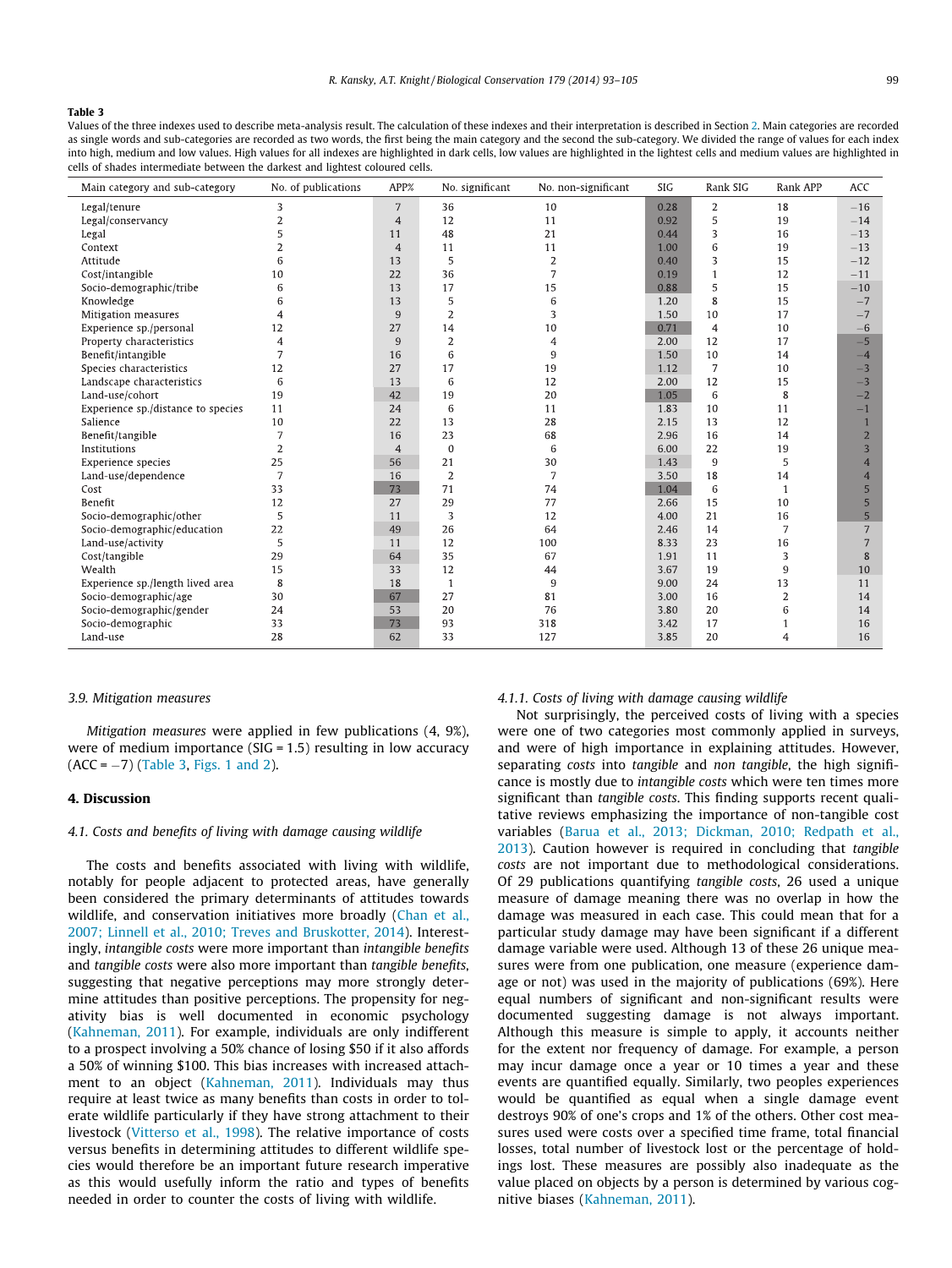<span id="page-7-0"></span>

Fig. 1. Application Index (APP) for main and sub-categories according to increasing importance. Main categories are recorded as single words and sub-categories are recorded as two words, the first being the main category and the second the sub-category.

A more useful measure may be the amount or proportion of the most substantial income source that is lost relative to the total benefit (financial or otherwise). For example, [Bagchi and Mishra](#page-11-0) [\(2006\)](#page-11-0) recorded predation by Snow Leopard in the Kibber and Pin Valleys in Spiti, India. Despite suffering greater livestock losses than farmers in Pin valley, Kibber valley farmers had more positive attitudes, possibly because in the Pin valley horses being predated were more important in contributing to people's livelihoods compared to the cash crops grown in Kibber Valley. The sub-category dependency within the main category land use provides an example of how this concept could be operationalized. However since it was rarely applied in surveys its low importance in explaining attitudes in our study [\(Table 3](#page-6-0), Figs. 1 and 2) must be treated with caution. It is also possible that its operationalization in surveys was inappropriate as each household may be unique. For example, in the same village one household may depend on livestock while another household may depend on alternative sources of income. If however intangible costs are more important than tangible costs the use of financial incentives such as compensation schemes for livestock or crop loss will need to be reconsidered as a strategy to increase tolerance.

#### 4.1.2. Benefits of living with damage causing wildlife

Given the importance that benefits are considered to have for determining support for species conservation (notably through provision of ecosystem goods and services: [Chan et al., 2007;](#page-11-0) [Linnell et al., 2010; Nature, 2005; Treves and Bruskotter, 2014\)](#page-11-0), it is surprising that measures of benefits appeared in relatively few publications both compared to costs and compared to other categories. Also surprising was the low importance of benefits in explaining attitudes. This suggests a mismatch between qualitative and

quantitative researchers. Caution however is required in interpreting these results because as the number of surveys applying a category decreases, the accuracy of the SIG index decreases (see also Section [4.8\)](#page-10-0). Therefore future attitude surveys should aim to apply benefit categories, particularly in light of the importance qualitative reviews ascribe to this category ([Treves and Bruskotter,](#page-12-0) [2014\)](#page-12-0). Further, methodological limitations in measuring tangible benefits are similar to those of measuring tangible costs, meaning caution is warranted when results suggest that benefits are not as important as costs. The low application of benefits in surveys may also be a consequence of a tendency to focus on the negative due to negative perceptions of the impacts of wildlife by both stakeholders and researchers and be due to the limitations in survey length and narrow focus of publications.

#### 4.1.3. Intangible costs and benefits

For both costs and benefits, intangible costs and intangible benefits were more important in explaining attitudes than tangible costs and tangible benefits. The importance of intangible costs and benefits has also been recognized through recent research focused on the role of emotions in determining attitudes ([Jacobs et al., 2011;](#page-11-0) [Vaske et al., 2013\)](#page-11-0) as well as the hidden health, opportunity and transactions costs of living with damage causing wildlife [\(Barua](#page-11-0) [et al., 2013](#page-11-0)). Understanding intangible costs will greatly improve our identification of factors determining attitudes. Intangible benefits such as positive emotions, existence values aesthetic or cultural values as well as ecosystem services have been less applied and is an important future research imperative.

One of the aims of this study was to test the hypothesis that the costs and benefits that stakeholders incur are the primary determinant of attitudes towards damage causing wildlife. Our study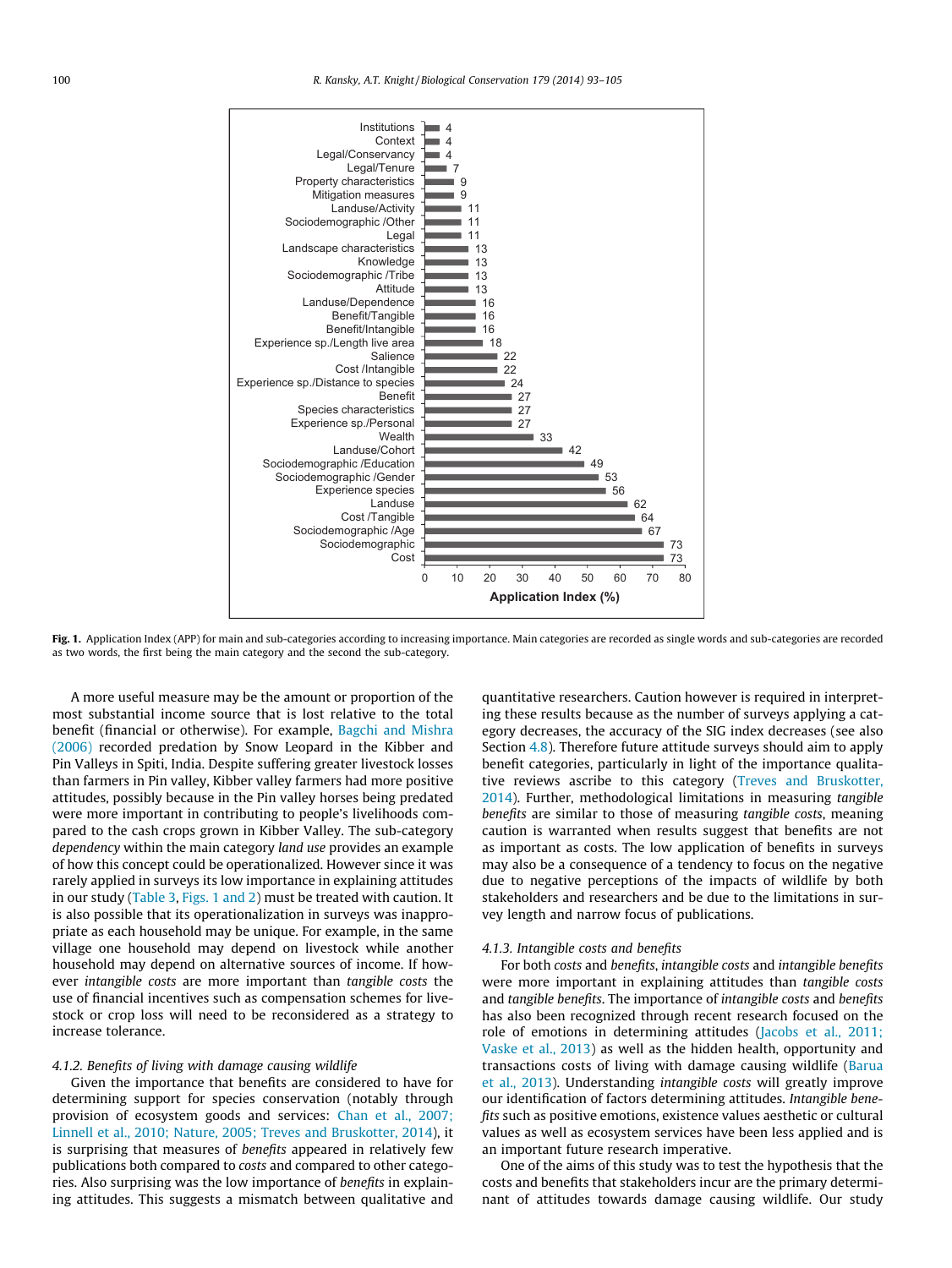<span id="page-8-0"></span>

Fig. 2. Significance Index (SIG) for main and sub-categories according to decreasing importance (i.e. low values indicate high importance). Main categories are recorded as single words and sub-categories are recorded as two words, the first being the main category and the second the sub-category.

found that while intangible costs were highly important, tangible costs and both tangible and intangible benefits were of low importance in explaining attitudes. We cautioned however against concluding that costs and benefits are of less importance because of methodological issues. To overcome these, we recommend that at the start of a study qualitative research is conducted to determine types of costs and benefits operating at a site and the resources that are being impacted by different species of wildlife. Once this is understood these can be incorporated into a multi item construct [\(Worthington and Whittaker, 2006](#page-12-0)). These items can then be examined for their contribution to a cost construct, which in turn can be analyzed for explaining attitudes. This will allow conservation managers to target the most important costs to reduce and benefits to increase.

#### 4.2. Experience and exposure to wildlife

Learning from experience is a fundamental concept of life. Failure to learn increases the risk of death and therefore should be highly adaptive. Learning is defined as ''a change in behavior due to experience" ([Chance, 2013\)](#page-11-0). Stronger experiences are more likely to be retained in memory and more rapidly recalled, resulting in stronger attitudes and more congruence between attitudes and behaviour ([Glasman and Albarrac'in, 2006; Heberlein, 2012\)](#page-11-0). Therefore the extent to which a person is exposed to a species and the extent to which exposure results in interactions with a species are likely to be important predictors of attitudes towards a species. It is therefore not surprising that our category of experience species was the third most common main category applied in surveys suggesting that most researchers recognize the importance of experience in predicting attitudes. However, of the three subcategories used personal experience was the best predictor but was only applied in a third of publications. It is also the most direct measure compared to distance to species and length lived in area. Given the significance of this sub-category, and of the power of negative experiences in explaining attitudes [\(Baumeister et al.,](#page-11-0) [2001; Rozin and Royzman, 2001](#page-11-0)), adoption of direct measures of the nature, extent and frequency of personal experience of a species should be a priority in future surveys.

The main category species characteristics, typically comprising measures of perceptions of a species presence or absence, abundance, density, or the frequency with which it was observed can also be considered an indicator of experience of a species. This is because the greater its abundance, density or frequency it is seen the higher the probability of experiencing a species. This category however differs to the experience species category in that it measures attributes of a species whereas experience species measures attributes of people. Species characteristics could also be a separate measure of the extent to which a person is exposed to a species. In other words how often a species is present at a specific distance to a person is different to the type of experience a person has when in the presence of a species. Therefore we suggest application of two distinct measures; exposure and experience. It will then be more accurate to compare attitudes between stakeholders while controlling for exposure since higher exposure would increase the probability of incurring costs and therefore negative attitudes.

#### 4.3. Salience and knowledge

The main category salience was generally measured by indicators such as attention to wildlife stories in the press, general environmental concern, interest in walking in a forest, picking berries, fishing or membership of an environmental group [\(Table 2\)](#page-5-0). We assume the rationale of these indicators is that higher interest in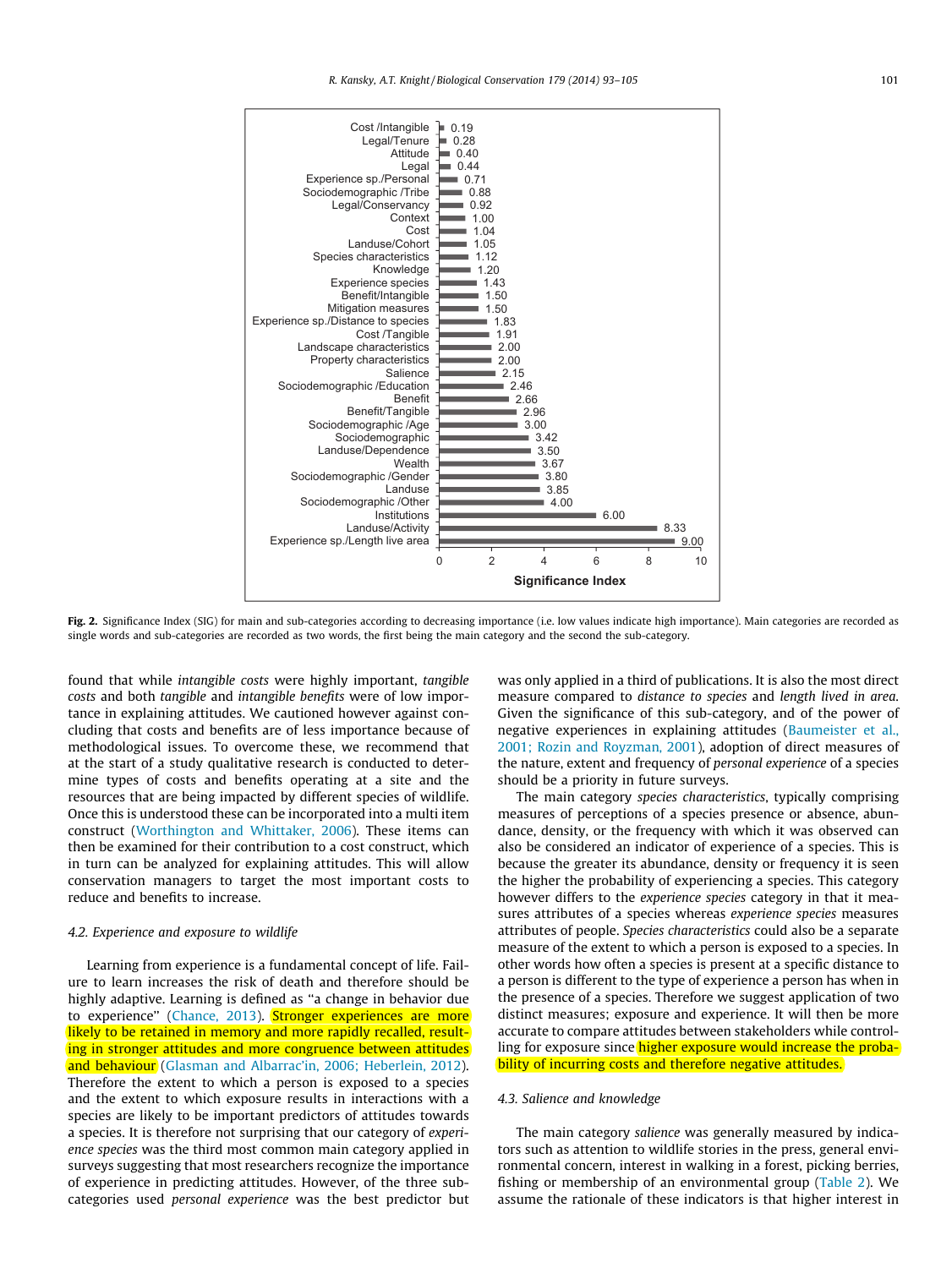nature or wildlife motivates action on that interest and increases the probability of positive experiences resulting in positive attitudes. The low importance of salience in explaining attitudes however suggests that this assumption may not be valid. However, we caution against this conclusion, due to the low application of this category in studies (see Section  $4.8$ ) as well as the possibility that measures used may not be sufficiently specific. The Theory of Planned Behaviour (TPB) specifies that general attitudes towards an object or issue may result in poor prediction of specific attitudes or behaviours [\(Fishbein and Ajzen, 2010](#page-11-0)). We hypothesize that specific interest in animals and wildlife would be an important predictor of attitudes towards damage causing wildlife and suggest future surveys test this using more specific indicators rather than general interest in nature or the outdoors.

The main category knowledge may be suitably categorized with salience as it could indicate the level of interest in a species, the assumption being that people will be more knowledgeable on objects or topics they are interested in. The higher importance of knowledge over salience suggests that knowledge questions may be better predictors of interest in a species than the behaviours' measured under salience. If, however, people's level of knowledge is tested under the assumption that knowledge per se about wildlife or conservation translates into positive attitudes, i.e. that there is a causal relationship between knowledge and positive attitudes, this assumption is more tenuous as knowledge of accurate facts does not necessarily translate into positive attitudes or behaviour ([Ajzen et al., 2011; Heberlein, 2012](#page-11-0)). For instance, knowledge about saiga antelope (Saiga tatarica) ecology and population decline was high but individuals with accurate knowledge were not less likely to poach [\(Kuhl et al., 2009\)](#page-11-0). A pertinent future research question is what type of knowledge is important in the context of HWC, if at all? In the TPB subjectively held knowledge (i.e. beliefs) are the only type of relevant knowledge that predicts behaviour [\(Fishbein and Ajzen, 2010](#page-11-0)). In theories of pro-environmental behaviour [\(Klöckner, 2013\)](#page-11-0) knowledge of the environmental problem is an important mediator of pro environmental behaviour. For instance perceived severity of water shortage during a drought predicts households' efforts to conserve water [\(Van Vugt and Samuelson, 1999\)](#page-12-0). In HWC lack of problem awareness is unlikely. Working knowledge, defined as the information a person has at their disposal when evaluating or processing information about an object or issue ([Wood et al.,](#page-12-0) [1995\)](#page-12-0) may be relevant for HWC. For example knowledge of different types of prevention methods to reduce or prevent damage may determine whether they are implemented or attitudes towards implementing them. We therefore recommend that future surveys refrain from using general knowledge type questions and focus on questions of working knowledge when relevant to the context of the study.

#### 4.4. Sub-groups as useful targets for conservation interventions

Exposure of sub-groups within a population to diverse learning experiences may produce different attitudes or behaviours. Understanding these differences allows for specific interventions to be designed and targeted for different sub-groups ([Carpenter et al.,](#page-11-0) [2000; Fishbein and Ajzen, 2010\)](#page-11-0). Socio-demographic variables such as age, education, gender and wealth were generally poor predictors of attitudes despite being widely applied. Overall they are therefore not useful target subgroups for mitigation interventions. However, they may be useful for describing populations, for example to ensure equal representation of gender, age, education and wealth in a sample. The sub-category tribe was an exception showing high importance in explaining attitudes. Since different tribes are likely differ culturally, this finding is unsurprising. However since it was applied in few surveys, it should be investigated in future surveys.

Wealth was also over represented in surveys compared to its significance. When framed in the traditional HWC perspective where costs are considered the primary driver of attitudes, this seems counter intuitive. A wealthy person could be expected to have more positive attitudes as their wealth could provide resilience to damage. Alternatively they could be expected to have negative attitudes as they are more able to manipulate their context (i.e. environment) to be as they want it, meaning they are less used to costs when they unexpectedly occur. A possible explanation for the low significance of wealth may be that the measures used do not incorporate the total wealth of a person. For example, each household may have a different primary income sources so measuring only number of livestock when the household has income from outside work or other assets would underestimate the wealth and therefore resilience of a household. Therefore, we suggest using multiple indicators of wealth such as those often used in national population censuses to create a wealth index rather than relying on one indicator. Choice of indicators that are comparable across wide ranges of wealth such as those occurring between developed and developing countries would be useful for cross-cultural studies.

The cohort sub-category was useful in defining sub-groups as half of all cohorts quantified were found to significantly predict attitudes. This suggests studies have targeted meaningful groups. Contexts where sub-groups are not significant may usefully indicate that interventions are not required for these groups. Salience and cohort are similar, but different, measures of an individual's activities. Cohort proved twice as important as salience, which may be a result of higher relevance of these groups to activities on the land and therefore more closer experience of the impacts of a species compared to the more indirect experiences by individuals in the salience grouping.

# 4.5. Institutions

Institutions are defined as durable systems of established and embedded social rules (convention, norms and legal rules) that structure social interaction ([Hodgson, 2006](#page-11-0)). The definition of HWC as consisting of two components; (i) impacts that deal with direct interactions between humans and wildlife species; and (ii) conflicts that centre on human interactions, indicates four key stakeholder groups: wildlife, people who are impacted by wildlife, stakeholders not directly impacted by wildlife (e.g. Non Governmental Organizations) and authorities. It follows that institutions and relationships between stakeholder groups and institutions are critical. However, the two categories in our meta-analysis legal and institutions were rarely applied in publications. There is a strong indication from managing common pool resources that institutions and their relationships with stakeholders are impor-tant factors in sustainable resource management [\(Brooks et al.,](#page-11-0) [2013; National Research Council, 2002; Ostrom, 2009\)](#page-11-0). There is also a high level of institutional failure in resource management ([Acheson, 2006; Anthony et al., 2010](#page-11-0)). Therefore incorporation of institutional issues into future HWC attitude research is an urgent future research imperative [\(Decker et al., 2013; White et al., 2009\)](#page-11-0). This could be incorporated into surveys by evaluation of support for relevant organizations and laws related to wildlife and natural resource management in an area. Communities or individuals who have low trust and support for a particular organization or legislation are less likely to support interventions or laws promulgated by them. Further, when there is a mismatch between the attitudes of stakeholders and organizations, mitigation strategies or policies they are not likely to be up taken by stakeholders therefore increasing conflict ([Heberlein, 2012\)](#page-11-0).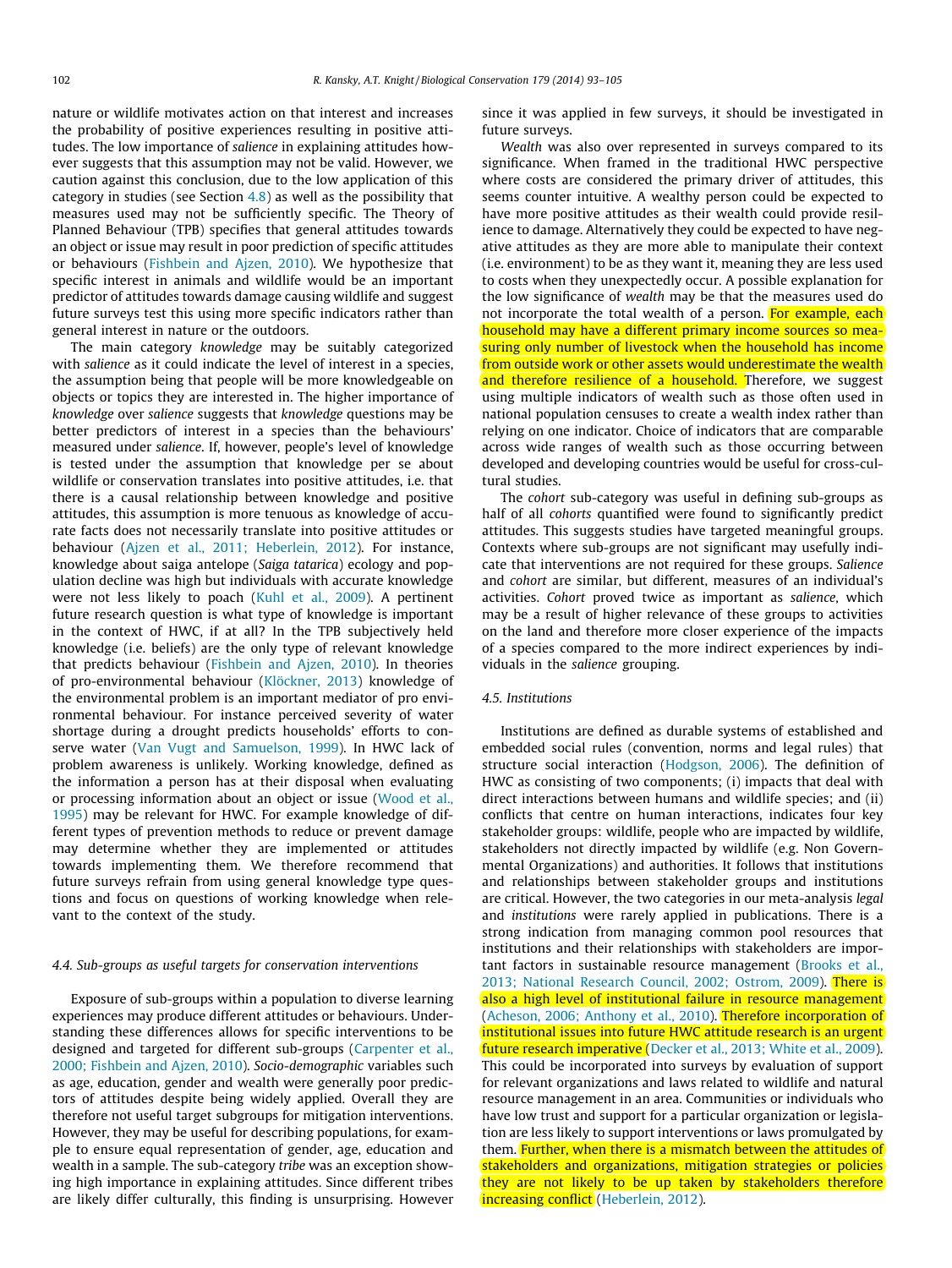#### <span id="page-10-0"></span>4.6. Mitigation measures

Documenting and understanding stakeholder use of and reasons for implementing mitigation measures (or not) is important as mitigation measures have the potential to prevent or reduce the costs of living with wildlife. However, mitigation measures were applied in few publications in our study. They are also often not used by stakeholders [\(Frank et al., 2006; Maclennan et al., 2009\)](#page-11-0). The reasons for their lack of use has rarely been investigated. Understanding the relationship between attitudes and the types of mitigation measures used is also important since positive attitudes although in some cases may be associated with less lethal and more integrated pest management ([Canavelli et al., 2013](#page-11-0)), is not always a good measure of sustainable management practices ([Heberlein, 2012](#page-11-0)). For example in a meta-analysis [\(Kansky et al.,](#page-11-0) [2014\)](#page-11-0) commercial farmers tended to hold more positive attitudes to damage causing wildlife than communal farmers however one could not assume that these farmers engaged in more sustainable management practices as commercial farmers may have relatively more resources to manage and extirpate wildlife. The TPB ([Fishbein](#page-11-0) [and Ajzen, 2010\)](#page-11-0) could be used to investigate use of mitigation measures as well as factors that enable or constrain their use.

## 4.7. Context

Although applied in only two publications context is generally considered an important aspect in attitude surveys as slight changes in context can result in different interpretation of a question and therefore different results [\(Heberlein, 2012; Zinn et al.,](#page-11-0) [2000](#page-11-0)). For example in the TPB [\(Fishbein and Ajzen, 2010](#page-11-0)) four elements must be part of an attitude question; the action performed, the target at which the action is directed, the context in which it is performed and the time at which it is performed. Compare for example, the difference between a general question such as: Do you support elephant conservation, compared to: Do you think an elephant should be culled when it is seen 100 m from your house two times a week? Not surprisingly significant differences in attitudes towards different wildlife species and willingness to pay for their conservation have been reported in studies where questions were categorized into different types [\(Kansky et al.,](#page-11-0) [2014; Martín-López et al., 2007\)](#page-11-0). We recommend future attitude questions be operationalized as constructs rather than single item questions ([Worthington and Whittaker, 2006](#page-12-0)). This will allow incorporation of a diversity of contexts.

### 4.8. Limitations of study

This study has some limitations that should be noted. Firstly, the majority of publications involved carnivores. Ungulates were moderately represented but very few studies involved elephants and primates, meaning caution is required when generalizing results. We do not think this would affect the list of variables and categories examined because we surmise that the categories of drivers in these conflicts would be similar for all wildlife species. Where differences most likely occur are in relative importance of categories for different animal species. For example tangible costs may be more important for species that particularly target important income generating crops while intangible costs may be more important for particularly dangerous species. Similarly tangible benefits may be more important for species that generate larger contributions to livelihoods, while intangible benefits may be more important for species that are particularly attractive or have high symbolic importance. This in turn may impact the relative importance of other categories. For example where tangible benefits are important, the role of institutions may become more important as the presence of laws, policies and relations with authorities could enable or limit the ability of stakeholders to capitalize on these benefits.

A second limitation is the low coverage of species, stakeholders, question type and sites for each category and sub-category since these variables have been shown to affect attitudes [\(Kansky](#page-11-0) [et al., 2014\)](#page-11-0). Controlling for these variables would require an extensive number of publications that were not available in this study. A third limitation was the low application of many categories in

publications, which was also a major finding. This impacts on the accuracy of the SIG and ACC indices because the less a category is applied the higher the chance that the number of times it was found to be significant or not will be random. For this reason the indexes are not the sole basis of our evaluation of categories; we also use concepts and theories from other disciplines and qualitative reviews.

#### 5. Conclusions

Increasing pressures on biodiversity will increase the frequency and magnitude of HWC events. An understanding of the causes of these conflicts is a prerequisite for developing effective and costefficient management strategies to ensure achievement of conservation goals. People are a part of all HWC problems meaning social research methods are essential for understanding what solutions are more likely to be effective because congruence between attitudes and policies are essential ([Heberlein, 2012\)](#page-11-0). Surveys and interviews can provide quantitative assessments of the attitudes of stakeholders and this information can guide management strategies [\(Decker et al., 2012; Heberlein, 2012; Manfredo et al., 2009\)](#page-11-0). Quantitative surveys are particularly useful to identify the extent and magnitude of a problem because without such surveys powerful individuals or groups can distort reality. However, for research to usefully contribute to providing solutions to HWC problems, research must be targeted on the most soluble dimensions of these problems.

Despite the limitations of this study it is valuable in several ways. Firstly, it is the first attempt to consolidate the large body of research on this topic. Secondly, we have initiated a process of evaluating potential drivers of attitudes and how they may contribute towards building a comprehensive theory of factors that determine attitudes towards damage causing wildlife. Thirdly, a combination of our indices together with critical evaluation of categories based on available theory allowed us to identify a relatively small subset of specific variables of significance for explaining attitudes across a range of mammal species and contexts. The review also identified a large sub set of categories with low importance in explaining attitudes. This is useful because it allows for research to be more effectively targeted and creates opportunities to critically examine the theory behind their use.

Our intention was to find broad patterns of factors that explain attitudes so as to determine if these can be applied across a wide range of species and contexts therefore our indices were designed for this purpose. However, variables that were not found to be important with our indices should not necessarily be discarded in future surveys because they may be relevant in a particular context.

Ultimately management strategies need to be designed on a case-by-case basis but application of broader strategies and policies should be the aim in order to reduce costs and increase efficiency. This could also avoid conflicts between organizations responsible for different species [\(McCracken, 2009\)](#page-11-0) by promoting more effective coordination across the different jurisdictions of management and policy-making organizations. For this to be achieved, a broad conceptual framework for understanding and managing HWC is necessary.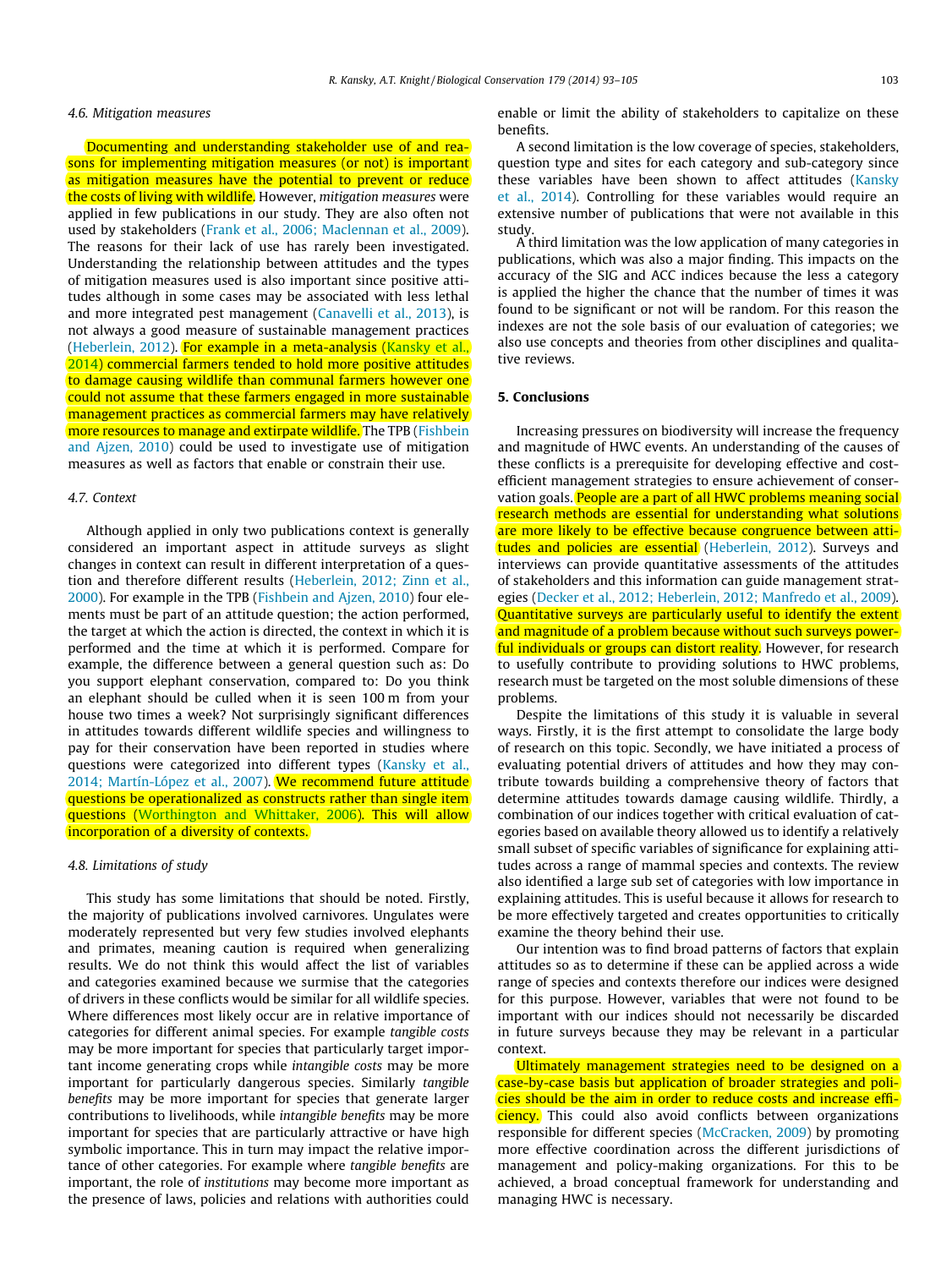# <span id="page-11-0"></span>Acknowledgements

AK acknowledges the support of the Department of Life Sciences at Imperial College London and the Centre of Excellence in Environmental Decisions (CEED) at The University of Queensland.

#### Appendix A. Supplementary material

Supplementary data associated with this article can be found, in the online version, at [http://dx.doi.org/10.1016/j.biocon.20](http://dx.doi.org/10.1016/j.biocon.2014.09.008) [14.09.008.](http://dx.doi.org/10.1016/j.biocon.2014.09.008)

#### References

- [Acheson, J.M., 2006. Institutional failure in resource management. Ann. Rev.](http://refhub.elsevier.com/S0006-3207(14)00325-5/h0005) [Anthropol. 35, 117–134.](http://refhub.elsevier.com/S0006-3207(14)00325-5/h0005)
- [Ajzen, I., Nicholas, J., Sheikh, Cote, N.C., 2011. Knowledge and the prediction of](http://refhub.elsevier.com/S0006-3207(14)00325-5/h0010) [behavior: the role of information accuracy in the theory of planned behavior.](http://refhub.elsevier.com/S0006-3207(14)00325-5/h0010)
- [Basic Appl. Soc. Psychcol. 33, 101–117.](http://refhub.elsevier.com/S0006-3207(14)00325-5/h0010) [Allport, G.W., 1935. Attitudes. In: Murchison, C. \(Ed.\), Handbook of Social](http://refhub.elsevier.com/S0006-3207(14)00325-5/h0015) [Psychology. Clark University Press, Woster, MA, pp. 798–844](http://refhub.elsevier.com/S0006-3207(14)00325-5/h0015).
- [Anthony, B.P., Scott, P., Antypas, A., 2010. Sitting on the fence? Policies and practices](http://refhub.elsevier.com/S0006-3207(14)00325-5/h0020) [in managing human–wildlife conflict in Limpopo Province, South Africa.](http://refhub.elsevier.com/S0006-3207(14)00325-5/h0020) [Conserv. Soc. 8, 225–240.](http://refhub.elsevier.com/S0006-3207(14)00325-5/h0020)
- [Babbie, E., Mouton, J., 2007. The Practice of Social Research. Oxford University Press,](http://refhub.elsevier.com/S0006-3207(14)00325-5/h0025) [South Africa.](http://refhub.elsevier.com/S0006-3207(14)00325-5/h0025)
- [Bagchi, S., Mishra, C., 2006. Living with large carnivores: predation on livestock by](http://refhub.elsevier.com/S0006-3207(14)00325-5/h0030) the snow leopard (Uncia uncia[\). J. Zool. 268, 217–224](http://refhub.elsevier.com/S0006-3207(14)00325-5/h0030).
- [Balmford, A., Moore, J.L., Brooks, T., Burgess, N., Hansen, L.A., Williams, P., Rahbek, C.,](http://refhub.elsevier.com/S0006-3207(14)00325-5/h0035) [2001. Conservation conflicts across Africa. Science 291, 2616–2619.](http://refhub.elsevier.com/S0006-3207(14)00325-5/h0035)
- [Balmford, A., Green, R., Phalan, B., 2012. What conservationists need to know about](http://refhub.elsevier.com/S0006-3207(14)00325-5/h0040) [farming. Proc. Roy. Soc. B 279, 2714–2724](http://refhub.elsevier.com/S0006-3207(14)00325-5/h0040).
- [Barua, M.S., Bhagwat, A., Jadhav, S., 2013. The hidden dimensions of human–wildlife](http://refhub.elsevier.com/S0006-3207(14)00325-5/h0045) [conflict: health impacts, opportunity and transaction costs. Biol. Conserv. 157,](http://refhub.elsevier.com/S0006-3207(14)00325-5/h0045) [309–316](http://refhub.elsevier.com/S0006-3207(14)00325-5/h0045).
- [Baumeister, R.F., Bratslavsky, E., Finkenauer, C., Vohs, K.D., 2001. Bad is stronger](http://refhub.elsevier.com/S0006-3207(14)00325-5/h0050) [than good. Rev. Gen. Psychcol. 5, 323–370](http://refhub.elsevier.com/S0006-3207(14)00325-5/h0050).
- [Berkes, F., Folke, C., 1998. Linking Social and Ecological Systems: Management](http://refhub.elsevier.com/S0006-3207(14)00325-5/h0055) [Practices and Social Mechanisms for Building Resilience. Cambridge University](http://refhub.elsevier.com/S0006-3207(14)00325-5/h0055) [Press](http://refhub.elsevier.com/S0006-3207(14)00325-5/h0055).
- [Breitenmoser, U., Angst, C., Landry, J.M., Breitenmoser-Würsten, C., Linnell, J.D.C.,](http://refhub.elsevier.com/S0006-3207(14)00325-5/h0060) [Weber, J.M., 2005. Non-lethal techniques for reducing depredation. In:](http://refhub.elsevier.com/S0006-3207(14)00325-5/h0060) [Woodroffe, R., Thirgood, S., Rabinowitz, A.R. \(Eds.\), People and Wildlife:](http://refhub.elsevier.com/S0006-3207(14)00325-5/h0060) [Conflict or Coexistence? Cambridge University Press, Cambridge, pp. 49–71](http://refhub.elsevier.com/S0006-3207(14)00325-5/h0060).
- [Brockington, D., 2002. Fortress Conservation: The Preservation of the Mkomazi](http://refhub.elsevier.com/S0006-3207(14)00325-5/h0065) [Game Reserve, Tanzania. Indiana University Press, Bloomington](http://refhub.elsevier.com/S0006-3207(14)00325-5/h0065).
- [Brooks, J., Waylen, K.A., Borgerhoff-Mulder, M., 2013. Assessing community-based](http://refhub.elsevier.com/S0006-3207(14)00325-5/h0070) [conservation projects: a systematic review and multilevel analysis of](http://refhub.elsevier.com/S0006-3207(14)00325-5/h0070) [attitudinal, behavioral, ecological, and economic outcomes. Environ. Evid. 2,](http://refhub.elsevier.com/S0006-3207(14)00325-5/h0070) [2–34.](http://refhub.elsevier.com/S0006-3207(14)00325-5/h0070)
- [Calver, M.C., King, D.R., 1999. Why publication matters in conservation biology.](http://refhub.elsevier.com/S0006-3207(14)00325-5/h0075) [Conserv. Biol. 6, 2–8.](http://refhub.elsevier.com/S0006-3207(14)00325-5/h0075)
- [Canavelli, S.B., Swisher, M.E., Branch, L.C., 2013. Factors related to farmers'](http://refhub.elsevier.com/S0006-3207(14)00325-5/h0080) [preferences to decrease Monk parakeet damage to crops. Hum. Dimen. Wildl.](http://refhub.elsevier.com/S0006-3207(14)00325-5/h0080) [18, 124–137.](http://refhub.elsevier.com/S0006-3207(14)00325-5/h0080)
- [Carpenter, L.H., Decker, D.J., Lipscomb, J.F., 2000. Stakeholder acceptance capacity in](http://refhub.elsevier.com/S0006-3207(14)00325-5/h0085) [wildlife management. Hum. Dimen. Wildl. 5, 5–19.](http://refhub.elsevier.com/S0006-3207(14)00325-5/h0085)
- [Chan, K.M.A., Pringle, R.M., Ranganathan, J., Boggs, C.L., Chan, Y.L., Ehrlich, P.R., Haff,](http://refhub.elsevier.com/S0006-3207(14)00325-5/h0090) [P.K., Heller, N.E., Al-Khafaji, K., Macmynowski, D.P., 2007. When agendas](http://refhub.elsevier.com/S0006-3207(14)00325-5/h0090) [collide: human welfare and biological conservation. Conserv. Biol. 21, 59–68.](http://refhub.elsevier.com/S0006-3207(14)00325-5/h0090) [Chance, P., 2013. Learning and Behavior. Cengage Learning](http://refhub.elsevier.com/S0006-3207(14)00325-5/h0095).
- [Clayton, S.D., 2012. The Oxford Handbook of Environmental and Conservation](http://refhub.elsevier.com/S0006-3207(14)00325-5/h0100)
- [Psychology. Oxford University Press.](http://refhub.elsevier.com/S0006-3207(14)00325-5/h0100) [Conover, M., 2002. Resolving Human Wildlife Conflicts: The Science of Wildlife](http://refhub.elsevier.com/S0006-3207(14)00325-5/h0105) [Damage Management. Lewis Publishers, CRC Press LLC](http://refhub.elsevier.com/S0006-3207(14)00325-5/h0105).
- [Crooks, K.R., Christopher, L., Burdett, D.M., Rondinini, C., Boitani, L., 2011. Global](http://refhub.elsevier.com/S0006-3207(14)00325-5/h0110) [patterns of fragmentation and connectivity of mammalian carnivore habitat.](http://refhub.elsevier.com/S0006-3207(14)00325-5/h0110)
- [Philos. Trans. Royal Soc. Lond. B. Biol. Sci. 27, 2642–2651.](http://refhub.elsevier.com/S0006-3207(14)00325-5/h0110) [Decker, D.J., Riley, S.J., Siemer, W.F., 2012. Human Dimensions of Wildlife](http://refhub.elsevier.com/S0006-3207(14)00325-5/h0115) [Management. The Johns Hopkins University Press.](http://refhub.elsevier.com/S0006-3207(14)00325-5/h0115)
- Decker, D.J., Organ, J.F., Smith, C.A., Riley, S.J., Jacobson, C.A., Batcheller, G.R., Siemer, W.F., 2013. Impacts management: an approach to fulfilling public trust responsibilities of wildlife agencies. Wildl. Soc. Bull.. [http://dx.doi.org/](http://dx.doi.org/10.1002/wsb.380) [10.1002/wsb.380.](http://dx.doi.org/10.1002/wsb.380)
- [Dickman, A.J., 2010. Complexities of conflict: the importance of considering social](http://refhub.elsevier.com/S0006-3207(14)00325-5/h0125) [factors for effectively resolving human–wildlife conflict. Anim. Conserv. 13,](http://refhub.elsevier.com/S0006-3207(14)00325-5/h0125) [458–466](http://refhub.elsevier.com/S0006-3207(14)00325-5/h0125).
- [Estes, J.A., Terborgh, J., Brashares, J.S., Power, M.E., Berger, J., Bond, W.J., Carpenter,](http://refhub.elsevier.com/S0006-3207(14)00325-5/h0130) [S.R., Essington, T.E., Holt, R.D., Jackson, J.B.C., Marquis, R.J., et al., 2011. Trophic](http://refhub.elsevier.com/S0006-3207(14)00325-5/h0130) [downgrading of planet earth. Science 333, 301–306.](http://refhub.elsevier.com/S0006-3207(14)00325-5/h0130)
- [Fazio, R.H., Olson, M.A., 2012. Attitudes: foundations, functions, and consequences.](http://refhub.elsevier.com/S0006-3207(14)00325-5/h0135) [In: Hogg, A.M., Cooper, J. \(Eds.\), The SAGE Handbook of Social Psychology. Sage,](http://refhub.elsevier.com/S0006-3207(14)00325-5/h0135) [Thousand Oaks, California, pp. 124–126](http://refhub.elsevier.com/S0006-3207(14)00325-5/h0135).
- [Fishbein, M., Ajzen, I., 2010. Predicting and Changing Behaviour: The Reasoned](http://refhub.elsevier.com/S0006-3207(14)00325-5/h0140) [Action Approach. Psychology Press, Taylor and Francis, New York.](http://refhub.elsevier.com/S0006-3207(14)00325-5/h0140)
- [Fiske, S.T., Taylor, S.E., 2013. Social Cognition-from Brains to Culture. Sage](http://refhub.elsevier.com/S0006-3207(14)00325-5/h0145) [Publications, London.](http://refhub.elsevier.com/S0006-3207(14)00325-5/h0145)
- Frank, L., Hemson, G., Packer, C., 2006. Lions Conflict and Conservation in Eastern and Southern Africa: A Background Paper for the Eastern and Southern African Lion Conservation Workshop, Johannesburg, South Africa, 11–13 January 2006.
- [Glasman, L.R., Albarrac'ın, D., 2006. Forming attitudes that predict future behavior:](http://refhub.elsevier.com/S0006-3207(14)00325-5/h0155) [a meta-analysis of the attitude–behavior relation. Psychol. Bull. 132, 778–822](http://refhub.elsevier.com/S0006-3207(14)00325-5/h0155).
- [Glass, G.V., 1976. Primary, secondary, and meta-analysis of research. Educ. Res. 5,](http://refhub.elsevier.com/S0006-3207(14)00325-5/h0160) [3–8](http://refhub.elsevier.com/S0006-3207(14)00325-5/h0160).
- [Grunblatt, J.M., Said, M., Wargute, P., 1996. National Rangelands Report. Summary](http://refhub.elsevier.com/S0006-3207(14)00325-5/h0165) [of Population Estimates of Wildlife and Livestock \(1977–1994\). Ministry of](http://refhub.elsevier.com/S0006-3207(14)00325-5/h0165) [Planning and National Development, Department of Resource Surveys and](http://refhub.elsevier.com/S0006-3207(14)00325-5/h0165) [Remote Sensing, Nairobi, Kenya](http://refhub.elsevier.com/S0006-3207(14)00325-5/h0165).
- [Heberlein, T.A., 2012. Navigating Environmental Attitudes. Oxford University Press,](http://refhub.elsevier.com/S0006-3207(14)00325-5/h0170) [New York.](http://refhub.elsevier.com/S0006-3207(14)00325-5/h0170)
- [Henle, K., Alard, D., Clitherow, J., Cobb, P., Firbank, L., Kull, T., McCracken, D., Moritz,](http://refhub.elsevier.com/S0006-3207(14)00325-5/h0175) [R.A., Niemela, J., Rebane, M., Wascher, D., Watt, A., Young, J., 2008. Identifying](http://refhub.elsevier.com/S0006-3207(14)00325-5/h0175) [and managing the conflicts between agriculture and biodiversity conservation](http://refhub.elsevier.com/S0006-3207(14)00325-5/h0175) [in Europe – a review. Agric. Ecosyst. Environ. 124, 60–71.](http://refhub.elsevier.com/S0006-3207(14)00325-5/h0175)
- Hodgson, G.M., 2006. What are institutions? J. Econ. Issue 40, 2-25.
- [Inskip, C., Zimmermann, A., 2009. Human-felid conflict: a review of patterns and](http://refhub.elsevier.com/S0006-3207(14)00325-5/h0185) [priorities worldwide. Oryx 43, 18–34.](http://refhub.elsevier.com/S0006-3207(14)00325-5/h0185)
- IUCN, 2008. Mammals on the IUCN Red List. <[http://www.iucnredlist.org/](http://www.iucnredlist.org/mammals) [mammals>](http://www.iucnredlist.org/mammals).
- [Jacobs, M.H., Vaske, J.J., Roemer, J.M., 2011. Toward a mental systems approach to](http://refhub.elsevier.com/S0006-3207(14)00325-5/h0195) [human relationships with wildlife: the role of emotional dispositions. Hum.](http://refhub.elsevier.com/S0006-3207(14)00325-5/h0195) [Dimen. Wildl. 17, 4–15](http://refhub.elsevier.com/S0006-3207(14)00325-5/h0195).
- [Kahneman, D., 2011. Thinking Fast and Slow. Penguin Book, London.](http://refhub.elsevier.com/S0006-3207(14)00325-5/h0200)
- [Kaltenborn, B.P., Bjerke, T., Nyahongo, J.W., Williams, D.R., 2006. Animal preferences](http://refhub.elsevier.com/S0006-3207(14)00325-5/h0205) [and acceptability of wildlife management actions around Serengeti National](http://refhub.elsevier.com/S0006-3207(14)00325-5/h0205) [Park, Tanzania. Biol. Conserv. 15, 4633–4649](http://refhub.elsevier.com/S0006-3207(14)00325-5/h0205).
- [Kansky, R., Kidd, M., Knight, A.T., 2014. A meta-analysis of attitudes towards](http://refhub.elsevier.com/S0006-3207(14)00325-5/h0210) [damage – causing mammalian wildlife. Conserv. Biol. 28, 924–938.](http://refhub.elsevier.com/S0006-3207(14)00325-5/h0210)
- [Kingdon, J., 2003. The Kingdon Guide to African Mammals. A & C Black Ltd., London](http://refhub.elsevier.com/S0006-3207(14)00325-5/h0215). [Klöckner, C.A., 2013. A comprehensive model of the psychology of environmental](http://refhub.elsevier.com/S0006-3207(14)00325-5/h0220) [behaviour—a meta-analysis. Glob. Environ. Change 23, 1028–1038.](http://refhub.elsevier.com/S0006-3207(14)00325-5/h0220)
- [Kuhl, A., Balinova, N., Bykova, E., Arylov, Y.N., Esipov, A., Lushchekina, A.A., Milner-](http://refhub.elsevier.com/S0006-3207(14)00325-5/h0225)[Gulland, E.J., 2009. The role of saiga poaching in rural communities: linkages](http://refhub.elsevier.com/S0006-3207(14)00325-5/h0225) [between attitudes, socio-economic circumstances and behavior. Biol. Conserv.](http://refhub.elsevier.com/S0006-3207(14)00325-5/h0225) [142, 1442–1449](http://refhub.elsevier.com/S0006-3207(14)00325-5/h0225).
- [Lamarque, F., Anderson, J., Chardonnet, P., Fergusson, R., Lagrange, M., Osei-Owusu,](http://refhub.elsevier.com/S0006-3207(14)00325-5/h0230) [Y., Bakker, L., Belemsobgo, U., Beytell, B., Boulet, H., Soto, B., Tabi Tako-Eta, P.,](http://refhub.elsevier.com/S0006-3207(14)00325-5/h0230) [2008. Human Wildlife Conflict in Africa. An Overview of Causes, Consequences](http://refhub.elsevier.com/S0006-3207(14)00325-5/h0230) [and Management Strategies. International Foundation for the Conservation of](http://refhub.elsevier.com/S0006-3207(14)00325-5/h0230) [Wildlife and FAO, Rome](http://refhub.elsevier.com/S0006-3207(14)00325-5/h0230).
- [Linnell, J.D.C., Smith, M.E., Odden, J., Kaczensky, P., Swenson, J., 1996. Carnivores and](http://refhub.elsevier.com/S0006-3207(14)00325-5/h0235) [Sheep Farming in Norway. 4. Strategies for the Reduction of Carnivore-livestock](http://refhub.elsevier.com/S0006-3207(14)00325-5/h0235) [Conflicts: A Review. Norwegian Institute for Nature Research, Oppdragsmelding](http://refhub.elsevier.com/S0006-3207(14)00325-5/h0235) [443, Trondheim, Norway](http://refhub.elsevier.com/S0006-3207(14)00325-5/h0235).
- [Linnell, J.D.C., Rondeau, D., Reed, H., Williams, R., Altwegg, R., Raxworthy, C.J.,](http://refhub.elsevier.com/S0006-3207(14)00325-5/h0240) [Austin, J.D., Hanley, H., Fritz, N., Evans, D.M., Gordon, I.J., Reyers, B., Redpath, S.,](http://refhub.elsevier.com/S0006-3207(14)00325-5/h0240) [Pettorelli, N., 2010. Confronting the costs and conflicts associated with](http://refhub.elsevier.com/S0006-3207(14)00325-5/h0240) [biodiversity. Anim. Conserv. 13, 429–431](http://refhub.elsevier.com/S0006-3207(14)00325-5/h0240).
- [Maclennan, S.D., Groom, R.J., Macdonald, D.W., Frank, L.G., 2009. Evaluation of a](http://refhub.elsevier.com/S0006-3207(14)00325-5/h0245) [compensation scheme to bring about pastoralist tolerance of lions. Biol.](http://refhub.elsevier.com/S0006-3207(14)00325-5/h0245) [Conserv. 142, 2419–2427.](http://refhub.elsevier.com/S0006-3207(14)00325-5/h0245)
- [Madden, F., 2004. Creating coexistence between humans and wildlife: global](http://refhub.elsevier.com/S0006-3207(14)00325-5/h0250) [perspectives on local efforts to address human wildlife conflict. Hum. Dimen.](http://refhub.elsevier.com/S0006-3207(14)00325-5/h0250) [Wild. 9, 247–257](http://refhub.elsevier.com/S0006-3207(14)00325-5/h0250).
- [Manfredo, M.J., Vaske, J.J., Brown, P.J., Decker, D.J., Duke, E., 2009. Wildlife and](http://refhub.elsevier.com/S0006-3207(14)00325-5/h0255) [Society: The Science of Human Dimensions. Island Press, Washington, DC.](http://refhub.elsevier.com/S0006-3207(14)00325-5/h0255)
- [Martín-López, B., Montes, C., Benaya, J., 2007. The non-economic motives behind](http://refhub.elsevier.com/S0006-3207(14)00325-5/h0260) [the willingness to pay for biodiversity conservation. Biol. Conserv. 139, 67–82](http://refhub.elsevier.com/S0006-3207(14)00325-5/h0260). [Martín-López, B., Montes, C., Benaya, J., 2008. Economic valuation of biodiversity](http://refhub.elsevier.com/S0006-3207(14)00325-5/h0265)
- [conservation: the meaning of numbers. Conserv. Biol. 22, 624–635.](http://refhub.elsevier.com/S0006-3207(14)00325-5/h0265) McCracken, D., 2009. Addressing farmland biodiversity declines: conflicts and cures. In: Young, J., Watt, A., Carss DN, (Eds.), Managing Conflicts Affecting Biodiversity, Ecosystems and Human Well-being in a Changing Environment: Report of an e-conference. Department of Environment, Food and Rural Affairs, UK.
- [Messmer, T.A., 2009. Human–wildlife conflicts: emerging challenges and](http://refhub.elsevier.com/S0006-3207(14)00325-5/h0275) [opportunities. Hum-Wildl. Confl. 3, 10–17.](http://refhub.elsevier.com/S0006-3207(14)00325-5/h0275)
- [Millennium Ecosystem Assessment, 2005. Ecosystems and Human Well-being:](http://refhub.elsevier.com/S0006-3207(14)00325-5/h0280) [Current State and Trends. Island Press, Washington, DC](http://refhub.elsevier.com/S0006-3207(14)00325-5/h0280).
- [National Research Council, 2002. The drama of the commons. Committee on the](http://refhub.elsevier.com/S0006-3207(14)00325-5/h0285) [human dimensions of global change. In: Ostrom, E., Dietz, T., Dolsak, N., Stern,](http://refhub.elsevier.com/S0006-3207(14)00325-5/h0285) [P.C., Stovitch, S., Weber, E.U. \(Eds.\), Division of Behavioral and Social Sciences](http://refhub.elsevier.com/S0006-3207(14)00325-5/h0285) [and Education. National Academy Press, Washington, DC.](http://refhub.elsevier.com/S0006-3207(14)00325-5/h0285)
- [Nature, 2005. Save the people, too. Nature 435, 855–856.](http://refhub.elsevier.com/S0006-3207(14)00325-5/h0290)
- [Neumann, R.P., 1998. Imposing Wilderness: Struggles Over Livelihood and Nature](http://refhub.elsevier.com/S0006-3207(14)00325-5/h0295) [Preservation in Africa. University of California Press, Berkeley.](http://refhub.elsevier.com/S0006-3207(14)00325-5/h0295)